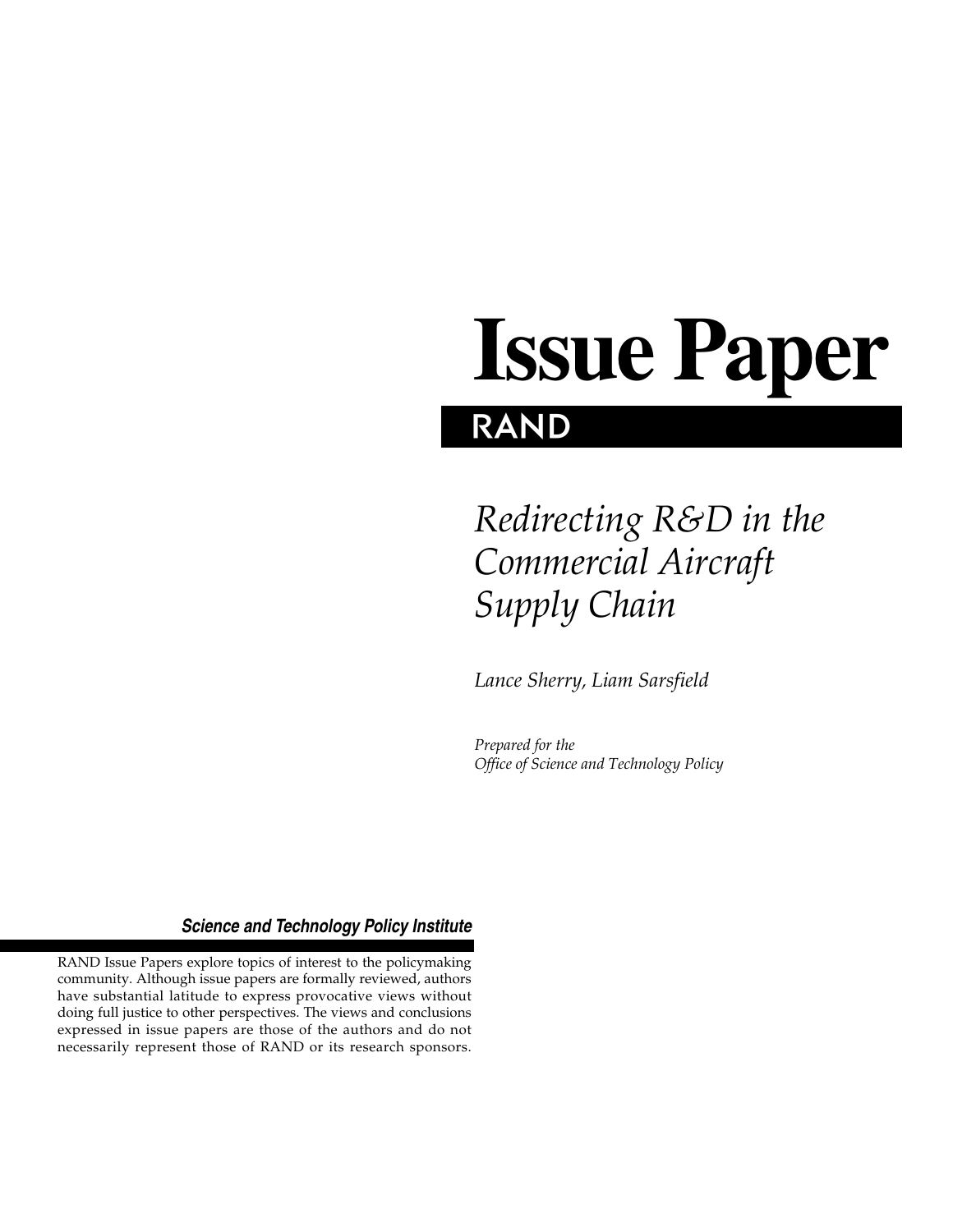The research described in this issue paper was conducted by RAND's Science and Technology Policy Institute, under Contract ENG-9812731.

RAND is a nonprofit institution that helps improve policy and decisionmaking through research and analysis. Results of specific studies are documented in other RAND publications and in professional journal articles and books. Abstracts of all RAND documents may be viewed at www.rand.org. RAND® is a registered trademark.

*Cover photo courtesy of The Boeing Company*

#### © Copyright 2002 RAND

All rights reserved. No part of this issue paper may be reproduced in any form by any electronic or mechanical means (including photocopying, recording, or information storage and retrieval) without permission in writing from RAND.

> Published 2002 by RAND 1700 Main Street, P.O. Box 2138, Santa Monica, CA 90407-2138 1200 South Hayes Street, Arlington, VA 22202-5050 201 North Craig Street, Suite 102, Pittsburgh, PA 15213-1516 RAND URL: http://www.rand.org/ To order RAND documents or to obtain additional information, contact Distribution Services: Telephone: (310) 451-7002; Fax: (310) 451-6915; Internet: order@rand.org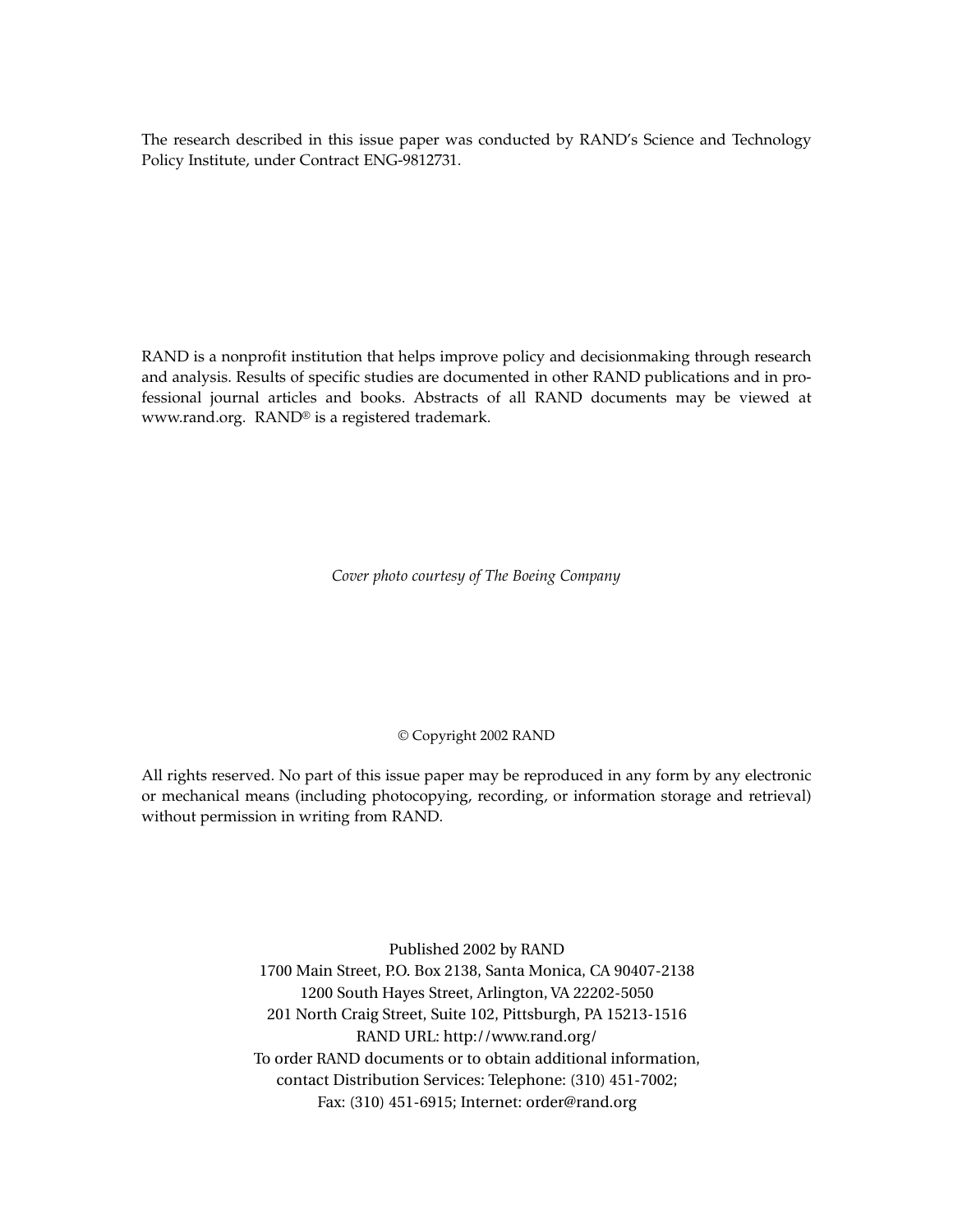# **Preface**

#### *About This Analysis*

For the last 50 years, the United States has held a position of leadership in commercial aircraft and aircraft component manufacturing. However, recent market forces have changed the structure of the commercial aircraft industry supply chain, eroding the competitive advantage of the U.S. aeronautics research and development (R&D) system.

This issue paper describes changes in the commercial aircraft industry that have lead to an increased role of the supply chain in the R&D of aircraft components. This paper evaluates the allocation of federal R&D funding to the supply chain relative to the increased role of the supply chain in performing R&D. It also examines the roles that federal R&D agencies can play in overcoming inefficiencies in R&D that are inherent to a distributed supply chain.

This research was sponsored by the White House Office of Science and Technology Policy (OSTP).

#### *About the White House Office of Science and Technology Policy*

The Office of Science and Technology Policy was created in 1976 to provide the president with timely policy advice and to coordinate the federal investment in science and technology.

OSTP's Technology Division helps to develop and implement federal policies for harnessing technology to serve national goals, such as global economic competitiveness, environmental quality, and national security. The division's priorities include the following: sustaining U.S. technological leadership through partnerships to promote the development of innovative technologies, R&D and policy initiatives for advanced computing and communications technologies, advancing technologies for education and training, and the U.S. space and aeronautics program.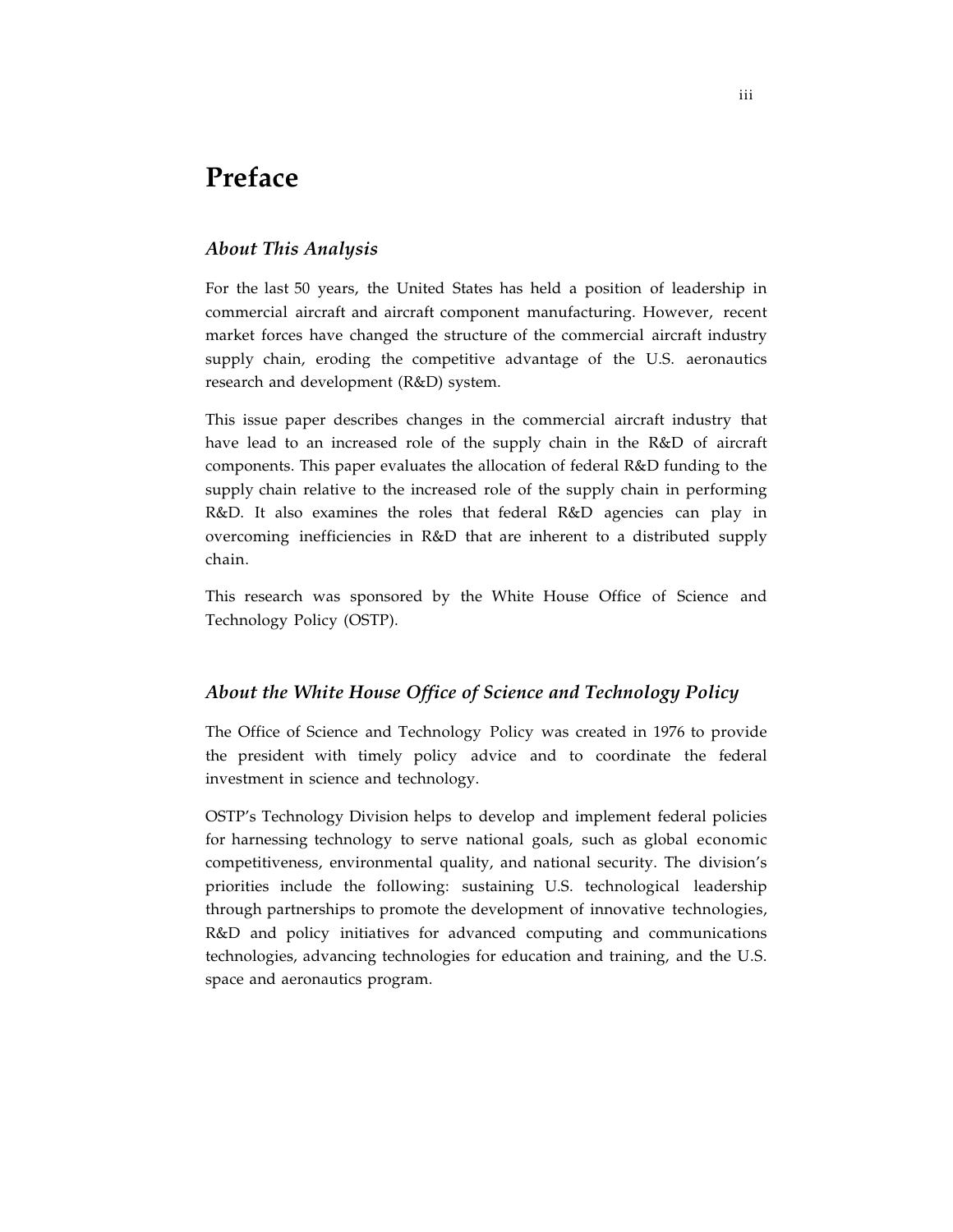#### *About the Science and Technology Policy Institute*

Originally created by Congress in 1991 as the Critical Technologies Institute and renamed in 1998, the Science and Technology Policy Institute is a federally funded research and development center sponsored by the National Science Foundation and managed by RAND. The institute's mission is to help improve public policy by conducting objective, independent research and analysis on policy issues that involve science and technology. To this end, the institute

- supports the Office of Science and Technology Policy and other Executive Branch agencies, offices, and councils
- helps science and technology decisionmakers understand the likely consequences of their decisions and choose among alternative policies
- helps improve understanding in both the public and private sectors of the ways in which science and technology can better serve national objectives.

Science and Technology Policy Institute research focuses on problems of science and technology policy that involve multiple agencies. In carrying out its mission, the institute consults broadly with representatives from private industry, institutions of higher education, and other nonprofit institutions.

Inquiries regarding the Science and Technology Policy Institute may be directed to the addresses below.

> **Helga Rippen Director Science and Technology Policy Institute**

**Science and Technology Policy Institute RAND**<br>1200 South Hayes Street **Random Structure 1.100 x5351**<br>1200 South Hayes Street **Random Structure 1.100 x5351** Arlington, VA 22202-5050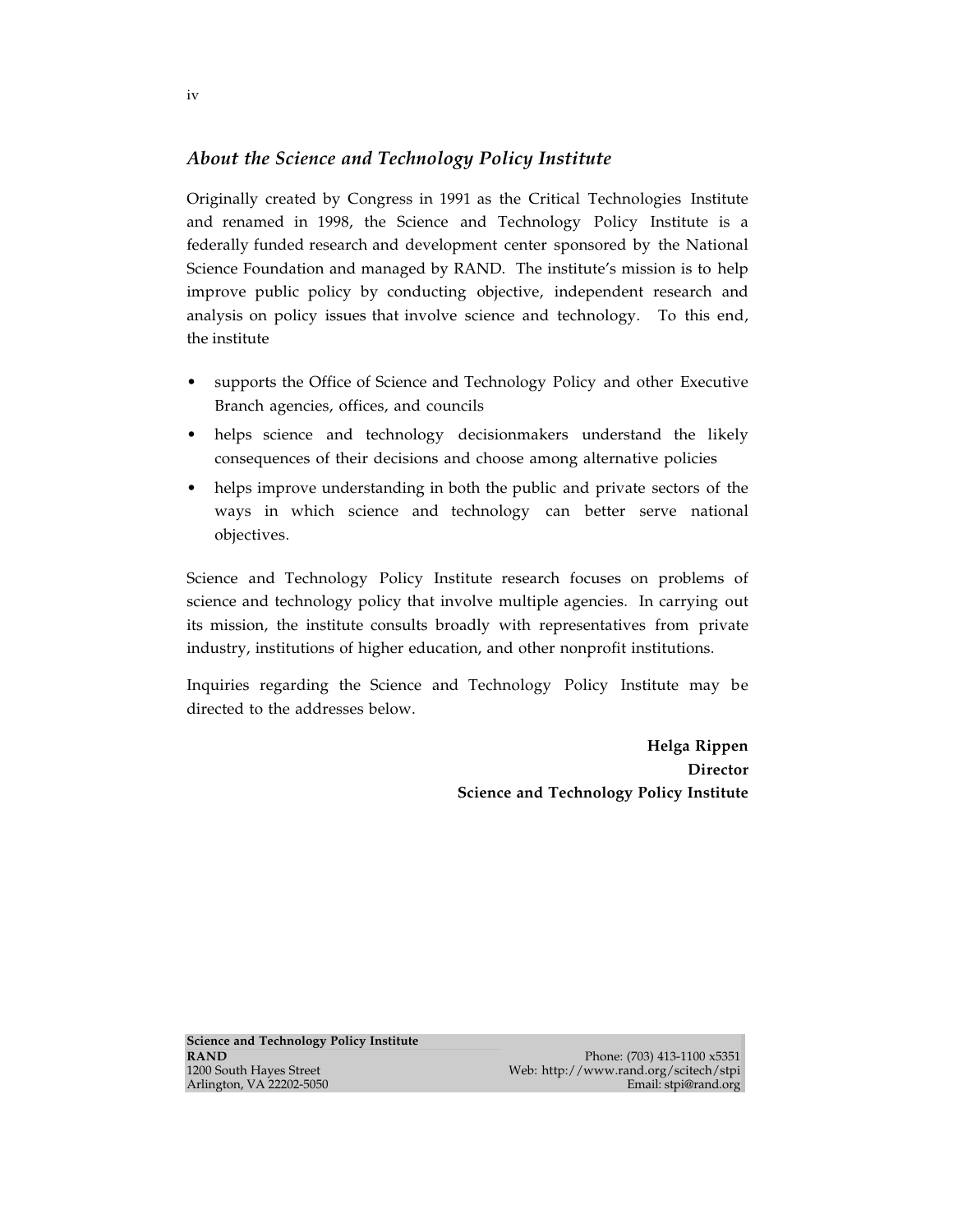# **Contents**

|    |                                                                                                                | ix |
|----|----------------------------------------------------------------------------------------------------------------|----|
| 1. | Importance of the Aviation Industry to the United States                                                       | 1  |
|    | R&D Determines Leadership in the Aviation Industry                                                             | 1  |
|    | The Shift to Emphasis on Cost                                                                                  | 3  |
|    | Reducing Costs Through Outsourcing to the Supply Chain                                                         | 5  |
| 2. | Policy Research Issues that Need to Be Addressed                                                               | 9  |
|    | Is Federal R&D Funding Supporting Supply Chain R&D?                                                            | 9  |
|    | Is the Supply Chain Adequately Represented in Federal R&D                                                      | 11 |
|    | What Role Could Technology Roadmaps for Components<br>Developed by the Supply Chain Have in Coordinating R&D?  | 12 |
|    | Has the Full Potential of Information Technology Been Used to<br>Facilitate Communication in Supply Chain R&D? | 12 |
|    | Have Supply Chain Vendors Adapted to Increased R&D                                                             | 14 |
|    | Does R&D Planning Take into Account Future Structures                                                          | 14 |
| 3. |                                                                                                                | 17 |
|    |                                                                                                                | 19 |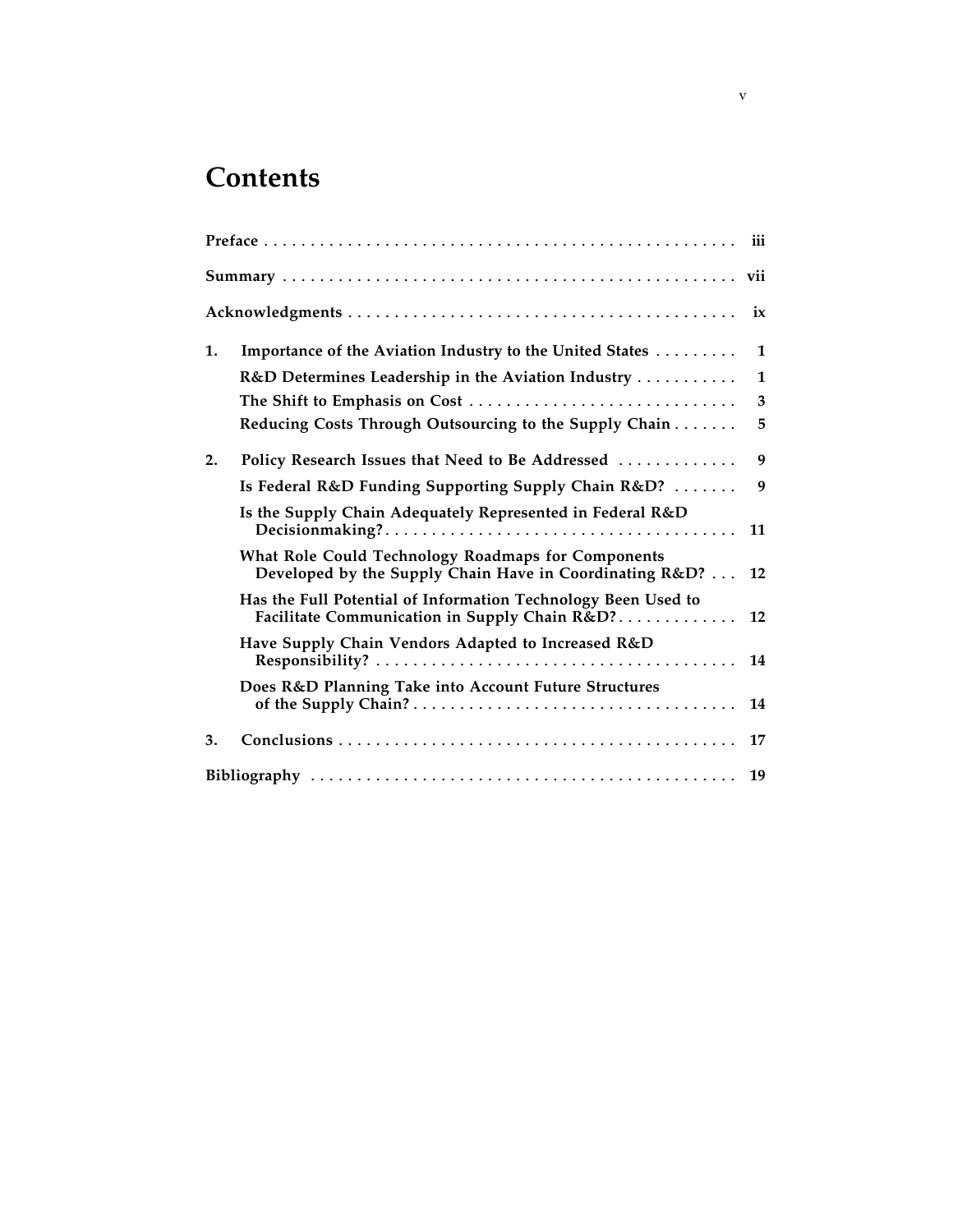### **Summary**

For more than 50 years, the United States has held a position of leadership in aircraft and aircraft component manufacturing. This economic sector has been a major contributor to the U.S. economy in terms of revenue and balance of trade, and has been a cornerstone of national security. The success of this sector can be attributed to strong local demand for air transportation during this period and to the continuous stream of innovations generated by the U.S. aeronautics R&D system.

Today this leadership is being challenged by intense international competition in aircraft manufacturing. Also, a shift in the structure of the marketplace toward standardized products that are differentiated by cost has eroded the U.S. competitive advantage.

To remain competitive and be cost-effective, aircraft manufacturers have taken advantage of economies of scale and the risk/cost sharing benefits of outsourcing. A majority of the components in modern aircraft are designed and manufactured by vendors in the supply chain. For example, 60 percent of the value of Boeing airplanes are currently outsourced to supply chain vendors.

While outsourcing has reduced the cost of components, it has radically changed the origin and rate of flow of innovation and technology development in the industry. R&D, a key determinant of sustainable competitive advantage, is now performed by fragmented vendors in the supply chain.

This has raised several questions about the role of U.S. federal R&D agencies in stimulating, coordinating, and performing long-range, high-risk R&D critical to the future of the industry. Although responsibility for developing components has been passed down to supply chain vendors, this has not been accompanied by a shift in allocation of federal R&D funds. For example, only 30 percent of NASA's fiscal year (FY) 2000 aeronautical R&D research funds allocated to industry flow to supply chain vendors. Furthermore, there exists a new, unfilled role of developing mechanisms for creating industry-wide visions and technology roadmaps, and for coordinating the flow of requirements and technologies throughout the supply chain.

With national economic well-being and national defense at stake, there are several policy research issues associated with the competitive sustainability of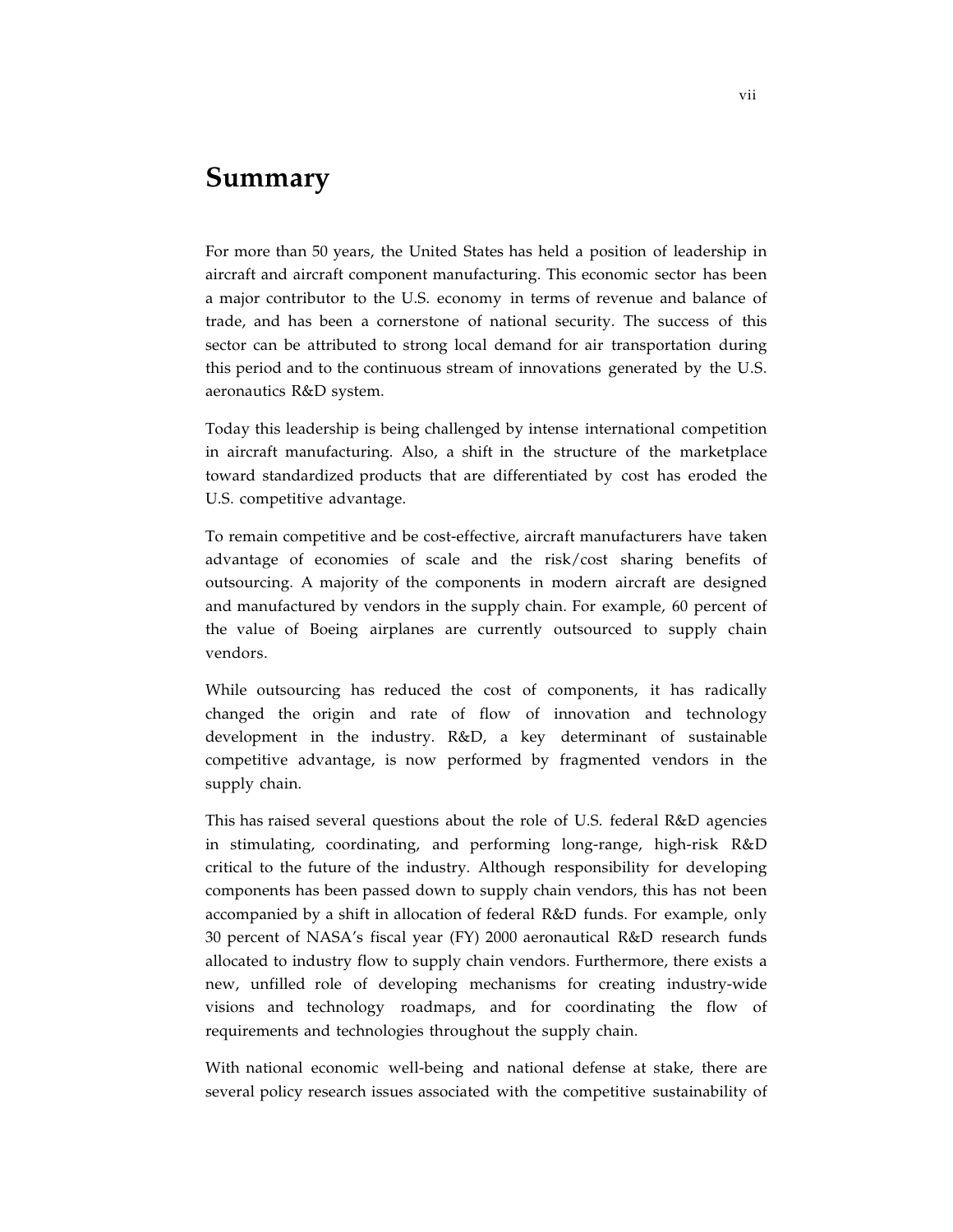U.S.-based commercial aircraft manufacturers and supply chain vendors in the global marketplace:

- 1. Has the allocation of federal R&D funding shifted properly toward the supply chain where increased levels of R&D are now performed?
- 2. Are supply chain vendors sufficiently integrated into the federal R&D decisionmaking and planning process?
- 3. Is there sufficient coordination and communication throughout the tiers of the supply chain to maximize the efficiency of the supply chain without losing R&D capability?
- 4. Is R&D planning taking into account the likely structure of the supply chain in the future?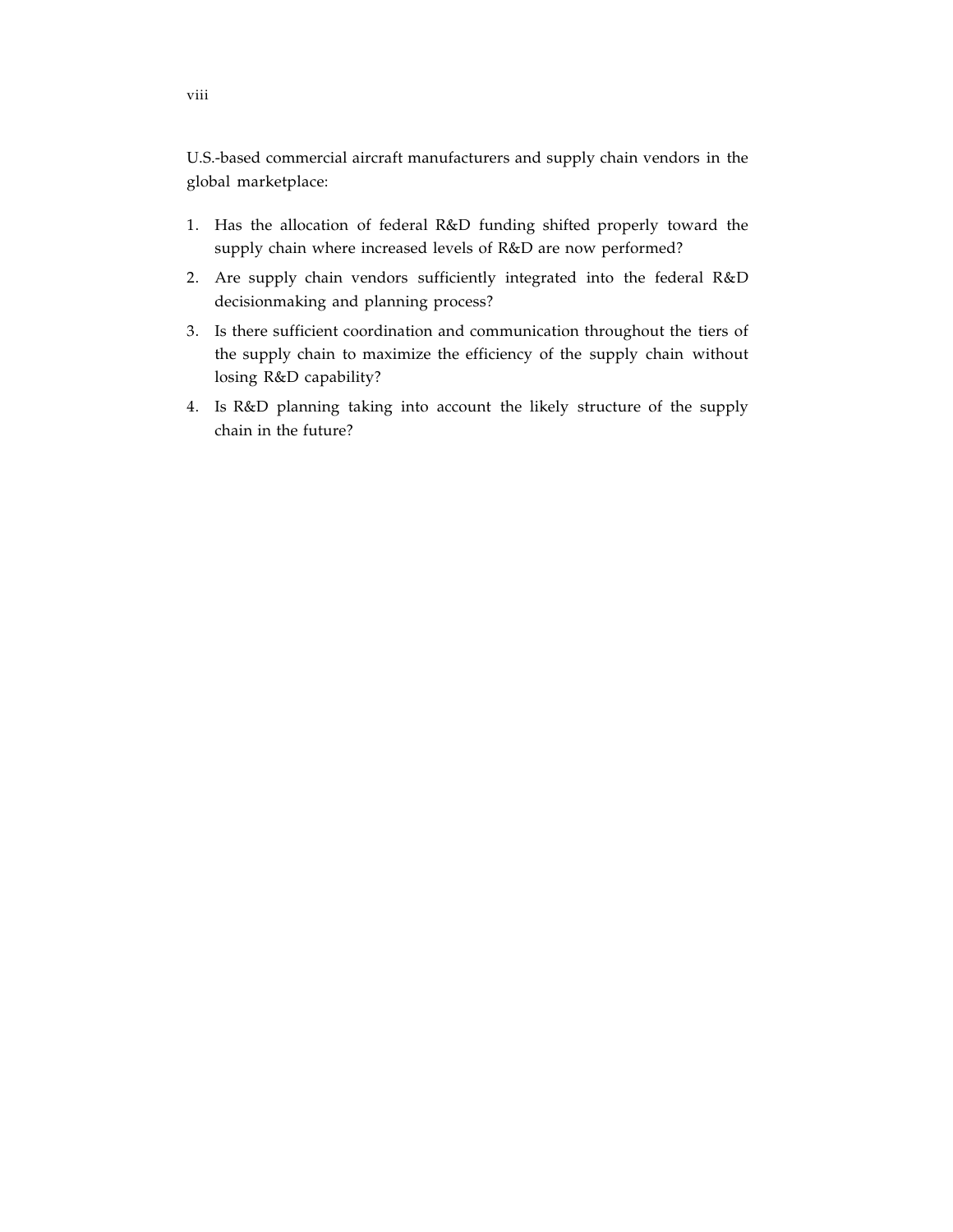# **Acknowledgments**

We are grateful to the following researchers for their contributions to this issue paper: Marl Lorell, Lowell Schwarz, Emile Ettedigu, Scott Hassell, and Scott Pace (at RAND), Joe Juarez (at Honeywell), and Dan Shunk and Mike Greiner (at Arizona State University).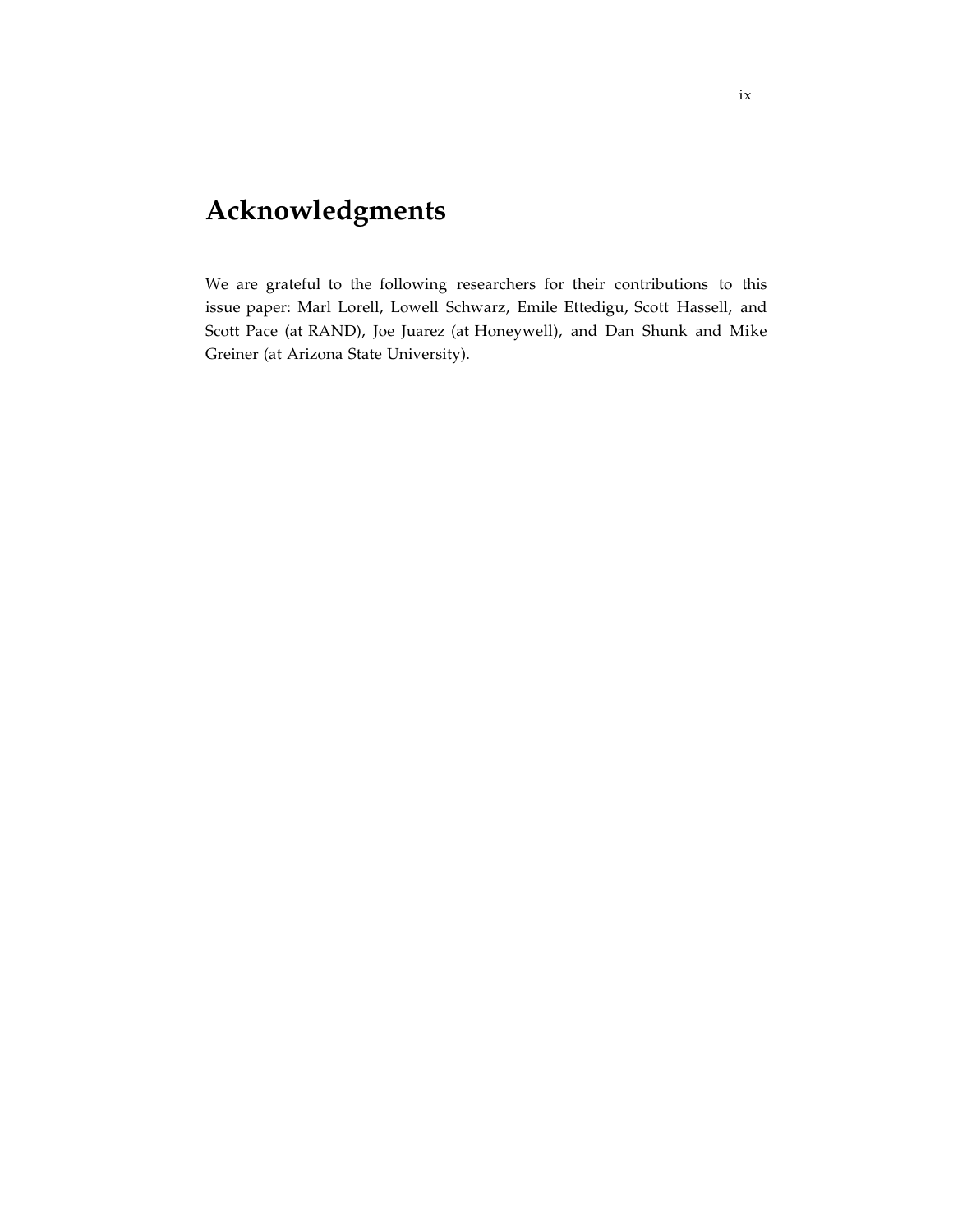# **1. Importance of the Aviation Industry to the United States**

The commercial aircraft industry has been one of the most consistently productive and sustainable U.S. industries in the latter part of the 20th century. The sale of commercial aircraft generated revenues of \$31 billion for the U.S. economy in FY 2000 (AIA, 2000). Sales of engines and other aircraft parts generated revenues of \$15 billion. The export of commercial aircraft and the export of engines and aircraft parts generated \$23.6 billion and \$18.5 billion, respectively, making this sector the largest contributor of all U.S. industries to the positive balance of trade (AIA, 2000).

The worldwide market for civil aircraft is expected to continue to provide demand for sales of commercial aircraft with forecast sales in excess of \$810 billion over the period 1999 to 2008 (Anderson, 1999). As of September 2000, the U.S. aircraft manufacturer of large transport aircraft had a backlog of 1,620 commercial transport aircraft orders.

In addition to the direct contribution to the economy, employment (456,000 employees), and the tax base, the aircraft industry provides several secondary benefits. The industry is a source of new technologies that are transferred to other sectors of the economy (e.g., gas turbines used for ship propulsion and emergency electrical generation and global positioning system navigation used in surveying and automobiles). The industry is also a critical component of the industrial and technology base for enhancing and maintaining national security (Lorell and Levaux, 1998).

#### **R&D Determines Leadership in the Aviation Industry**

Leadership in the commercial aircraft industry has historically been determined by the well-timed introduction of new aircraft (and products) to meet airline needs (Lorell and Levaux, 1998). A continuous stream of innovations, generated through research and development, is a critical element in attaining and sustaining this leadership (Phillips, 1971). History demonstrates that government investment in research (military and commercial) and competition within the industry is essential to establishing competitive advantage (Lorell and Levaux, 1998; NSTC, 1999, p. 11). The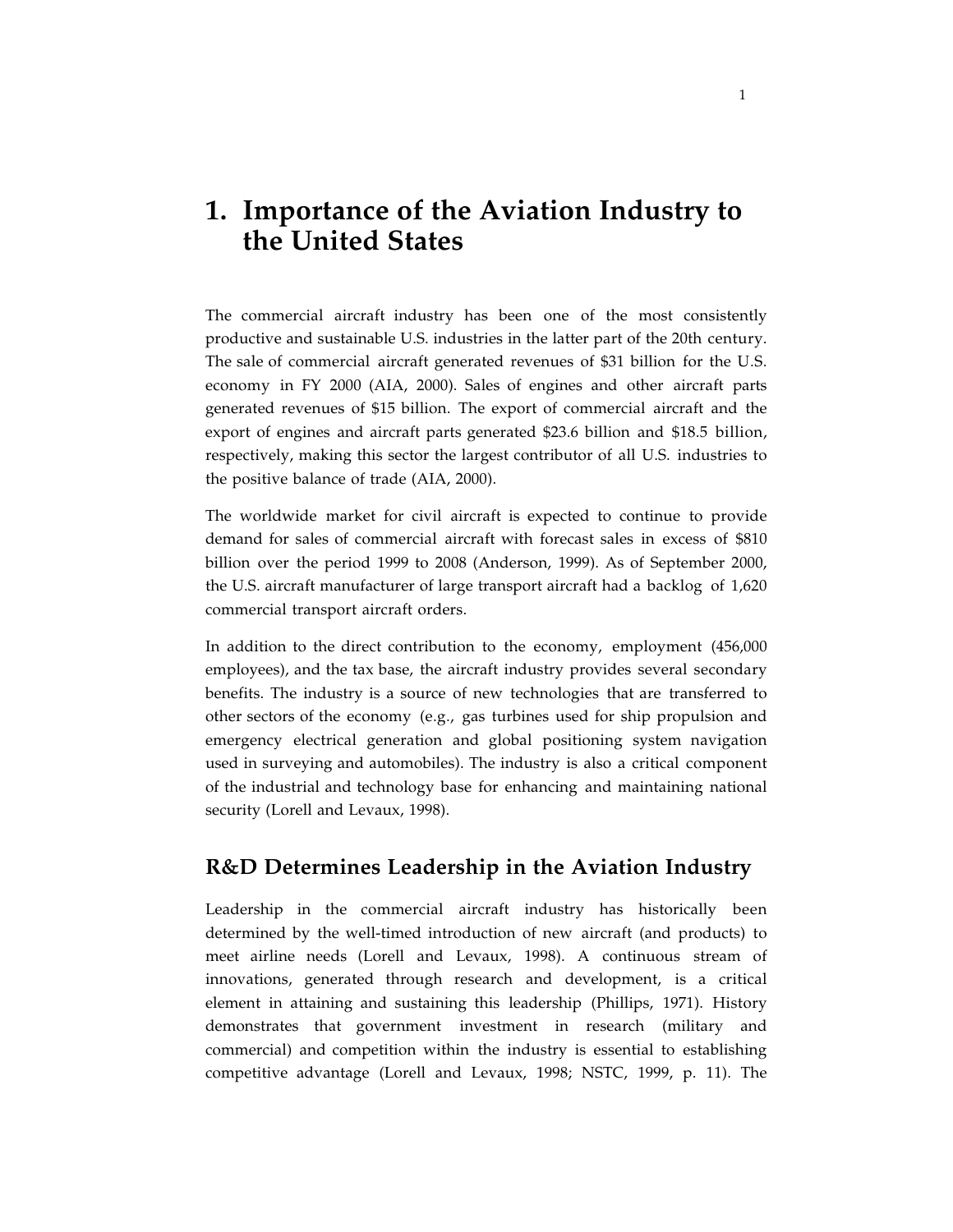ability to rapidly change and refocus research directions is also critically important (Levine, 1963). These concepts are illustrated in the pictogram in Figure 1. Aeronautics leadership changes have occurred as a result of increased investment in aeronautics R&D and by focusing (and refocusing) aeronautics R&D to meet market demands.



NOTE: The above changes in aeronautics leadership are defined by military supremacy and by share of the military and commercial marketplace over the last century.

**Figure 1—Changes in Aeronautics Leadership**

Despite the success of the U.S.-based Wright brothers, Europe was responsible for much of the advancement of early aerodynamic research. This advantage was demonstrated by the superiority of German, French, and British aircraft over U.S. aircraft during World War I. To overcome this disadvantage, the U.S. government established the National Advisory Committee for Aeronautics (NACA) in 1915 to actively manage R&D and develop the air transportation industry. The infusion of R&D funding along with the strong demand for air service for government mail delivery fueled a regional "golden age" of aviation in the United States. A similar demand for air service, subsidized by British, French, and German governments, spurred the growth of aviation on the European continent (Heppenheimer, 1995).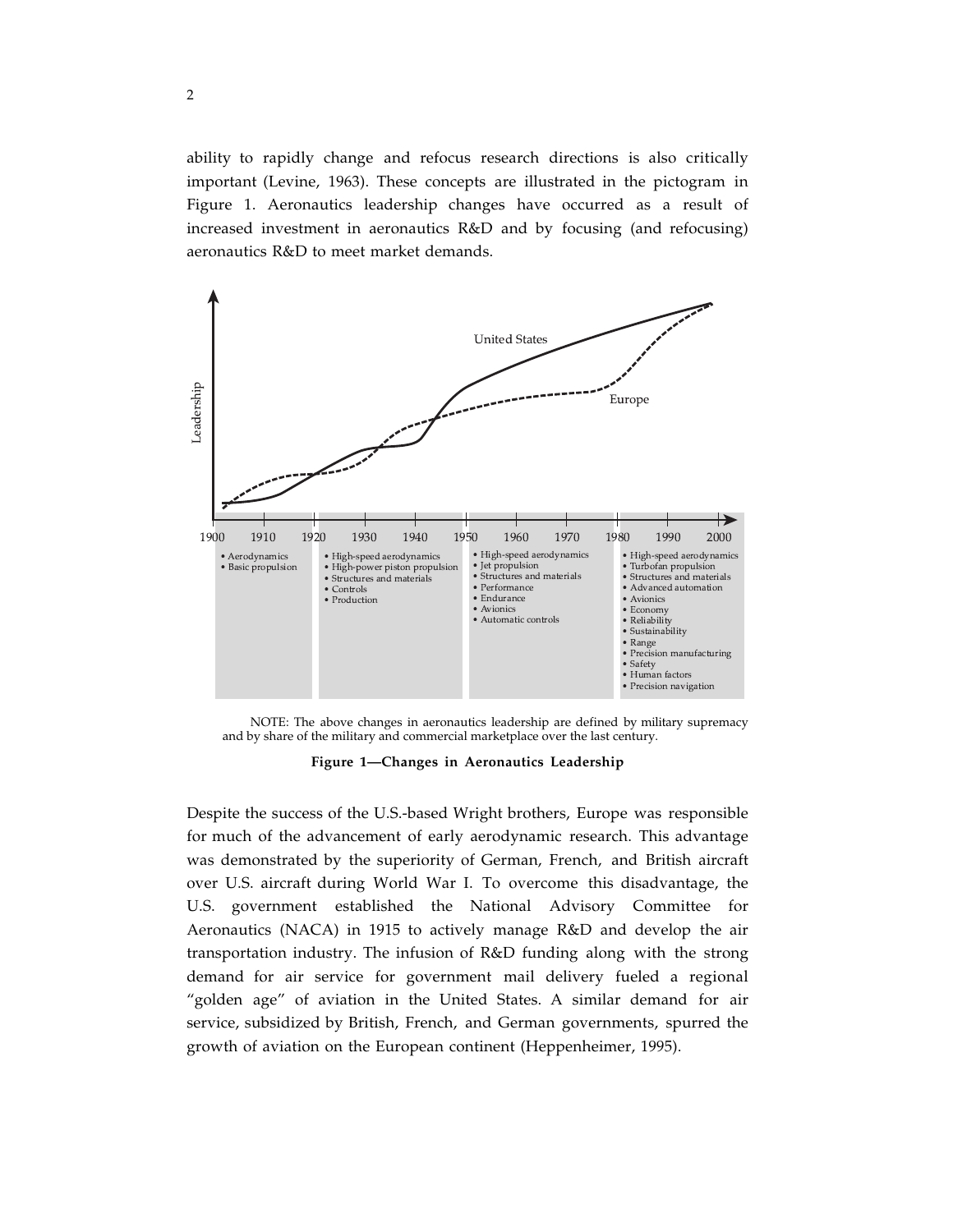U.S. leadership in aerodynamics was reestablished during the 1920s and 1930s through the significant gains made by U.S. aviation researchers and manufacturers. However, as time passed, leadership shifted. By the start of World War II, U.S. aircraft were once again inferior compared with German and British aircraft. During the period leading up to World War II, the Europeans had expanded their research to include aircraft structures, materials, and propulsion. These turned out to be significant factors in the next generation of airplanes built by the Europeans (Levine, 1963).

Once again the United States was obliged to embark on a crash research program to overcome the deficit. This military-sponsored research sparked advances in the science of aerodynamics, propulsion (i.e., jet engines), structures and materials, manufacturing, and control. These innovations and the tremendous manufacturing infrastructure developed during the war made possible the "golden age" of intercontinental aviation.

The U.S. leadership in aviation has remained largely unchallenged until around 1980 when Airbus Industrie, a consortium of European manufacturers, successfully penetrated a niche segment of the aircraft marketplace with the A300, a wide-body short-haul aircraft. Airbus followed this achievement with the introduction of the advanced technology A320 series aircraft in the narrow-body short-haul market, and then the A330/A340 aircraft in the widebody, long-haul markets. Airbus's success, sponsored in large part by European governments, is fundamentally based on the utilization of advanced technology (e.g., fly-by-wire) made possible by a vibrant R&D system (Lynn, 1998; Heppenheimer, 1995).

The dominance of U.S. commercial aircraft manufacturers in this market has been eroded by this competition. In addition, during the last decade there have been significant changes in the structure of the marketplace and the way aircraft are designed and manufactured that have eroded advantages previously held by U.S.-based manufacturers. These changes are fundamentally altering the way R&D is performed. Without a vibrant R&D system for generating the kind of innovations that lead to long-term sustainable competitive advantage, the future leadership position of U.S.-based aircraft manufacturers and supply chain vendors is in jeopardy.

#### **The Shift to Emphasis on Cost**

The aviation marketplace has been characterized as "a sporty game" with low profit margins, staggering nonrecurring costs, and high risk (Newhouse,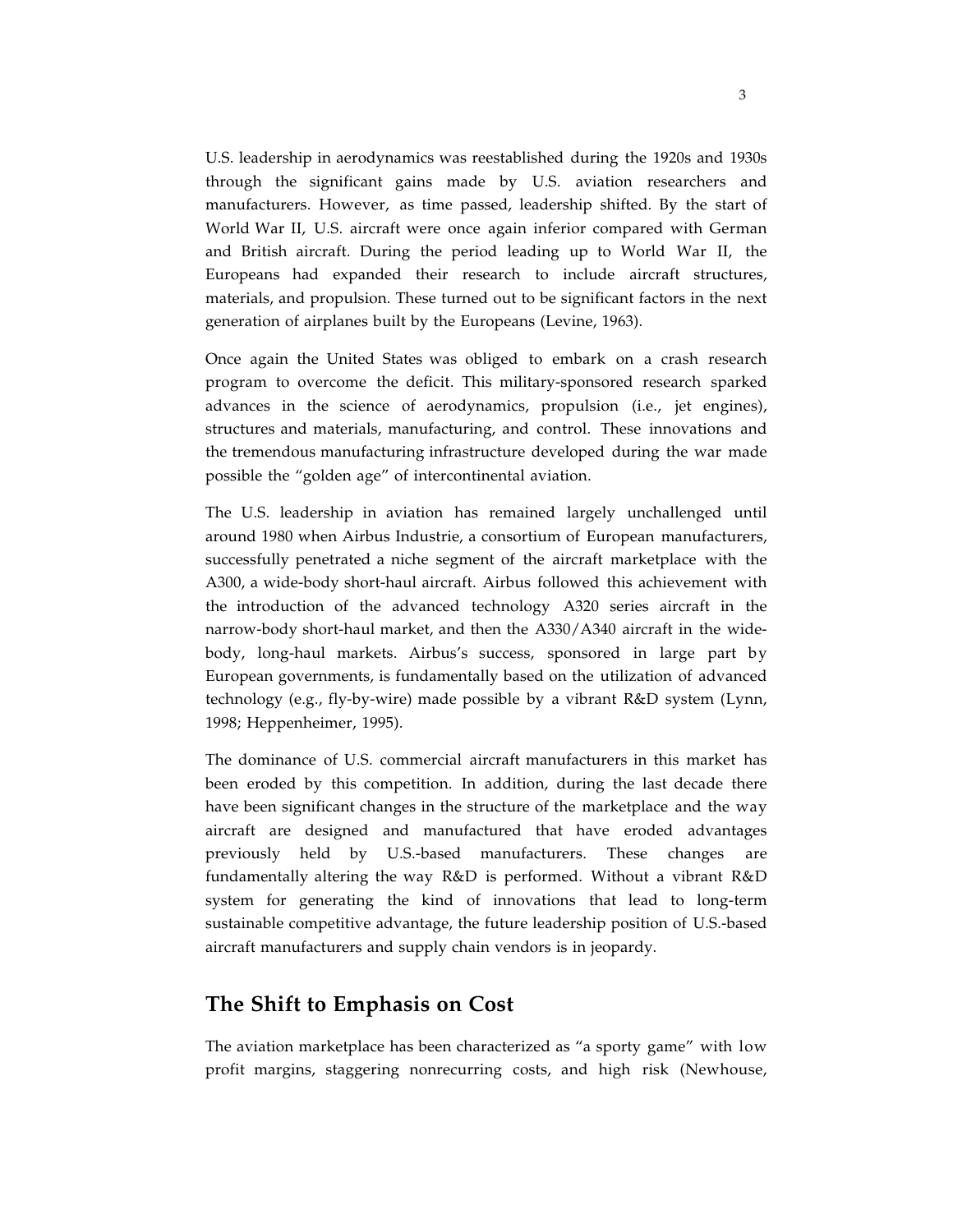1988). For example, the cost of development of the proposed Airbus A380 is estimated to be \$11.7 billion (Sparaco, 2000).

Although the industry generates significant revenues, low profit margins—less than five percent—are the rule (Newhouse, 1988; Lynn, 1998). For example, the price of a 100-seat aircraft has been held to 1989 levels or less, and greater than 50 percent price concessions are demanded on new engine sales (Stanley, 1999).

Currently there are two remaining competitors: (1) Airbus Industrie and its European Union–based supply chain, and (2) Boeing and its global supply chain. Unlike other duopolies that hold market power, these two competitors face a number of forces that have conspired to create a very competitive, costsensitive marketplace (see Figure 2).



**Figure 2—Industry Structure Creates Cost Pressure**

Competition in each niche in the marketplace is fierce. Aircraft manufacturers are obliged to consider each sale a "must win," not only for the sake of revenue generated by the sale and market share, but for the sustained revenue from spares and maintenance over the life of the aircraft. Each successful sale also increases the probability of future sales to that airline by virtue of the economies of scale that the airline can achieve by operating a fleet of aircraft with the same (or similar) engines and other aircraft system components. As a result, the aircraft manufacturers follow the maxim of the industry, "don't

4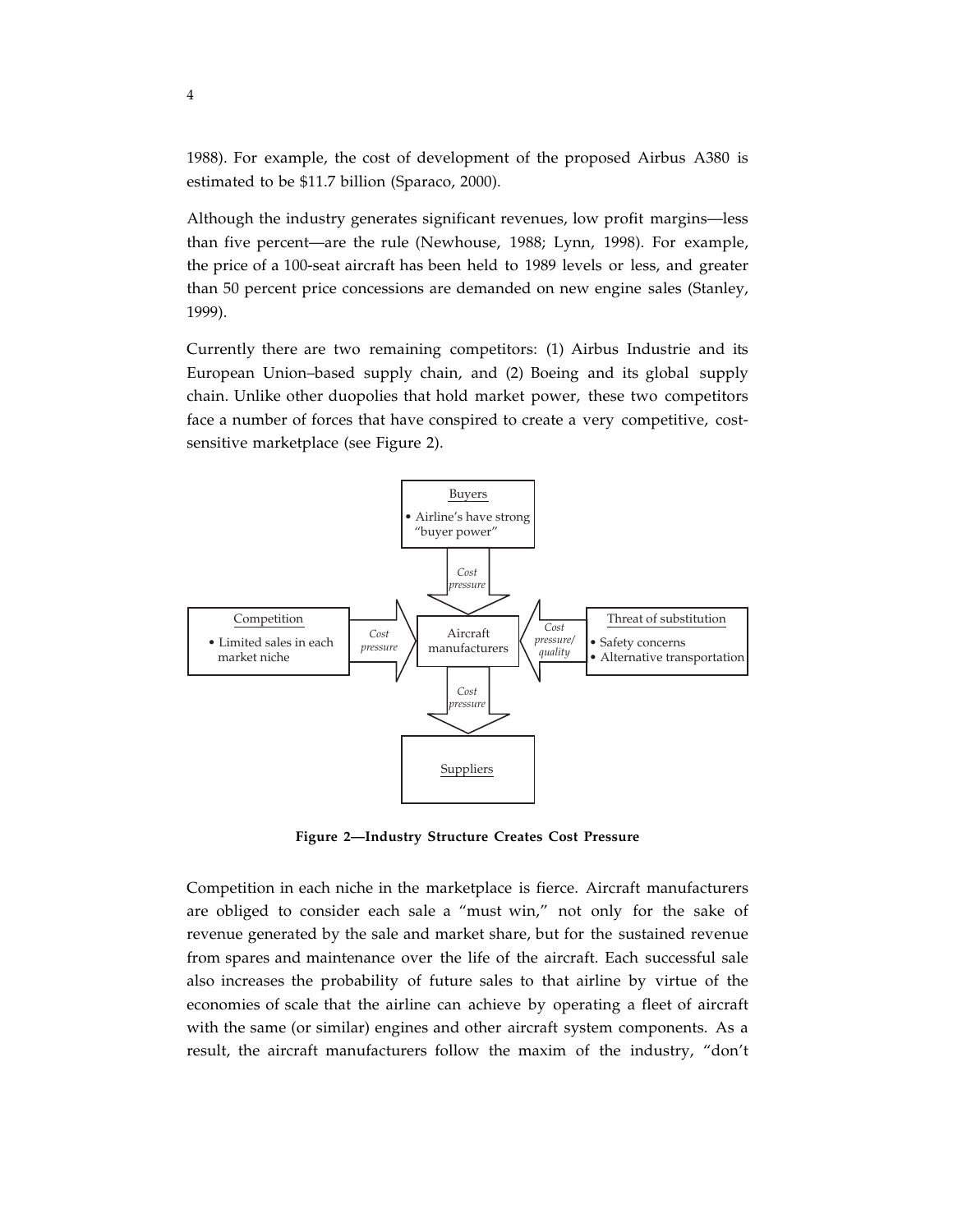abandon a market to the other guy," seeking creative ways to finance and serve each airline's needs at almost any cost.

The strong "buyer power" exhibited by the airlines compounds the sales pressure on cost. Although there are a large number of commercial airlines and aircraft leasing agencies, airlines do not operate as independent buyers. Airline demand for equipment is heavily influenced by energy prices and economic growth. As a result, airlines' requirements tend to be quite similar in terms of what aircraft each one needs and when each needs them. These shifts in the demand for types and quantities of aircraft tend to be synchronized and effectively mimic the behavior of a single buyer.

A few large airlines are responsible for the majority of sales that set trends for the rest of the industry. In the U.S. domestic airline market, ten airlines accounted for 93 percent of revenue passenger miles in 1994 (Kaplan, 1995). Furthermore, there are only a dozen airlines that update their fleets with large enough quantities to support the launch of a new aircraft.<sup>1</sup>

The trend of alliances among airlines has the effect of concentrating buyers into loosely formed buying cooperatives. In the very near future, global airline alliances could force aircraft manufacturers to sell to five potential customers—three alliances and two leasing companies—which will include over 80 percent of aircraft purchases (Stanley, 1999). For example, 40 world airlines and aircraft leasing companies convened in November 1998 to petition Airbus and Boeing to build less-expensive "no-frills" aircraft. The objective was to provide for aircraft from both aircraft manufacturers that can be configured to suit each airline's needs. This aircraft could then be operated without retraining and recertification of personnel and could share spares and other equipment (Lorell and Levaux, 1998).

#### **Reducing Costs Through Outsourcing to the Supply Chain**

These changes in the marketplace have spurred aircraft manufacturers to modify their operations with an emphasis toward reducing aircraft costs (Lorell et al., 2000). In addition to performance specifications, aircraft manufacturers have now developed models of the cost share of each system, subsystem, and component (see Figure 3). Under this "must-cost" design

\_\_\_\_\_\_\_\_\_\_\_\_\_\_\_\_\_

 $<sup>1</sup>$ As a rule of thumb, the launch of new aircraft requires commitments to purchase 60 aircraft.</sup> Typically two or three airlines agree to purchase 20 or 30 aircraft each.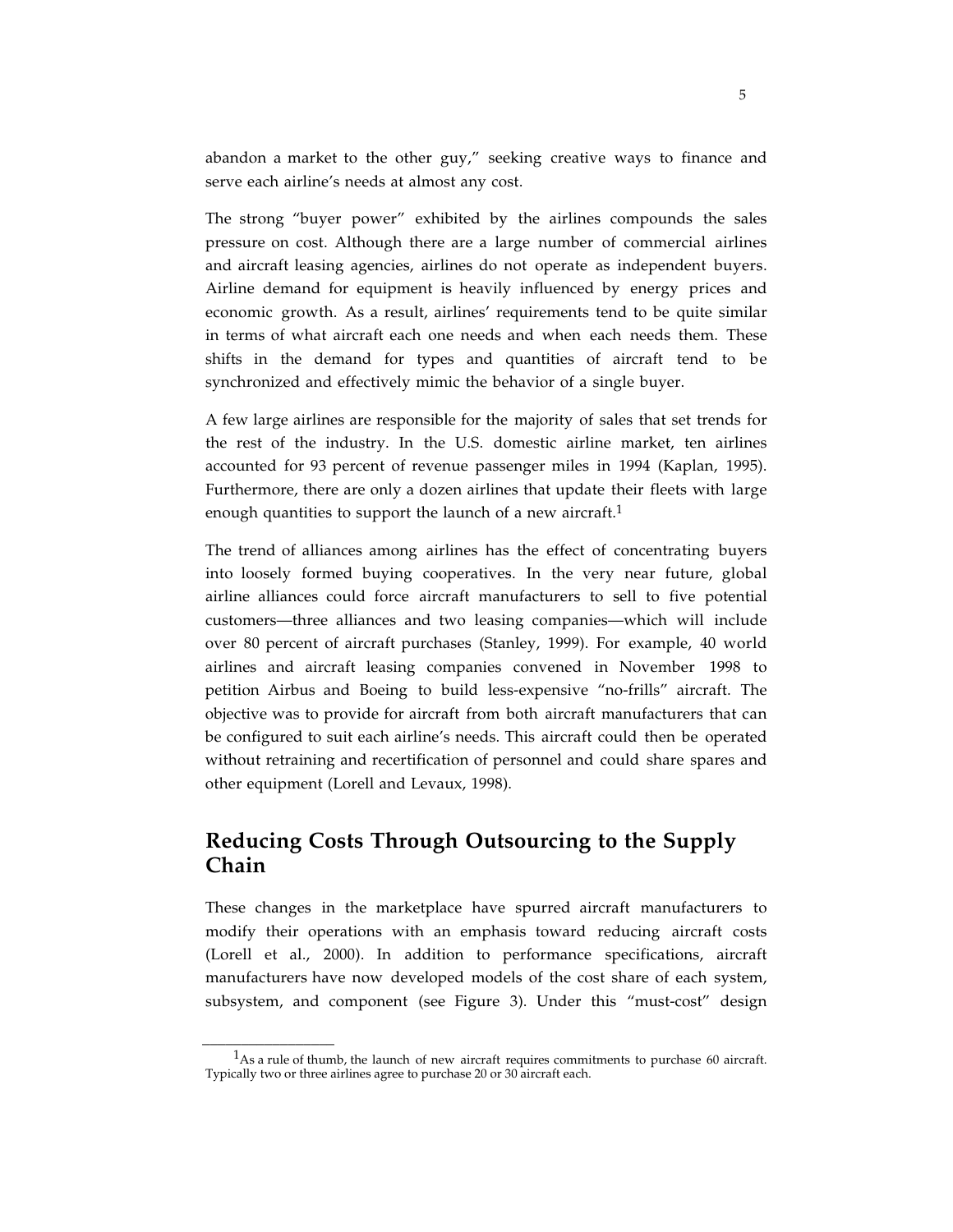paradigm, price targets are an explicit and fundamental element of the engineering decisionmaking. It is much more difficult to pass on incremental cost increases to the overall airframe, and ultimately, to the airlines.



**Figure 3—Aircraft Manufacturers Assign Cost Targets for Each System, Subsystem, and Component of the Aircraft**

With cost targets for each component, manufactures have been able to better evaluate their ability to design and produce these components. In the majority of cases, the ability of supply chain vendors to produce a particular component at a reduced cost has led to the decision to outsource the component. For example, Boeing—historically a highly vertically integrated organization—now outsources, on average, 60 percent of the value of each airplane to vendors in the supply chain (Stowers, 1999). The Boeing goal is to migrate to outsourcing 75 percent of the value of each airplane by 2016.

Aircraft manufacturers gain several cost advantages by outsourcing components (see Table 1). The primary cost advantage is the leverage of the economies of scale that a vendor, supplying other customers in the same market (and/or customers in similar, noncompeting markets), can generate. For example, jet-engine manufacturers supply engines to commercial aircraft manufacturers as well as to military aircraft manufacturers.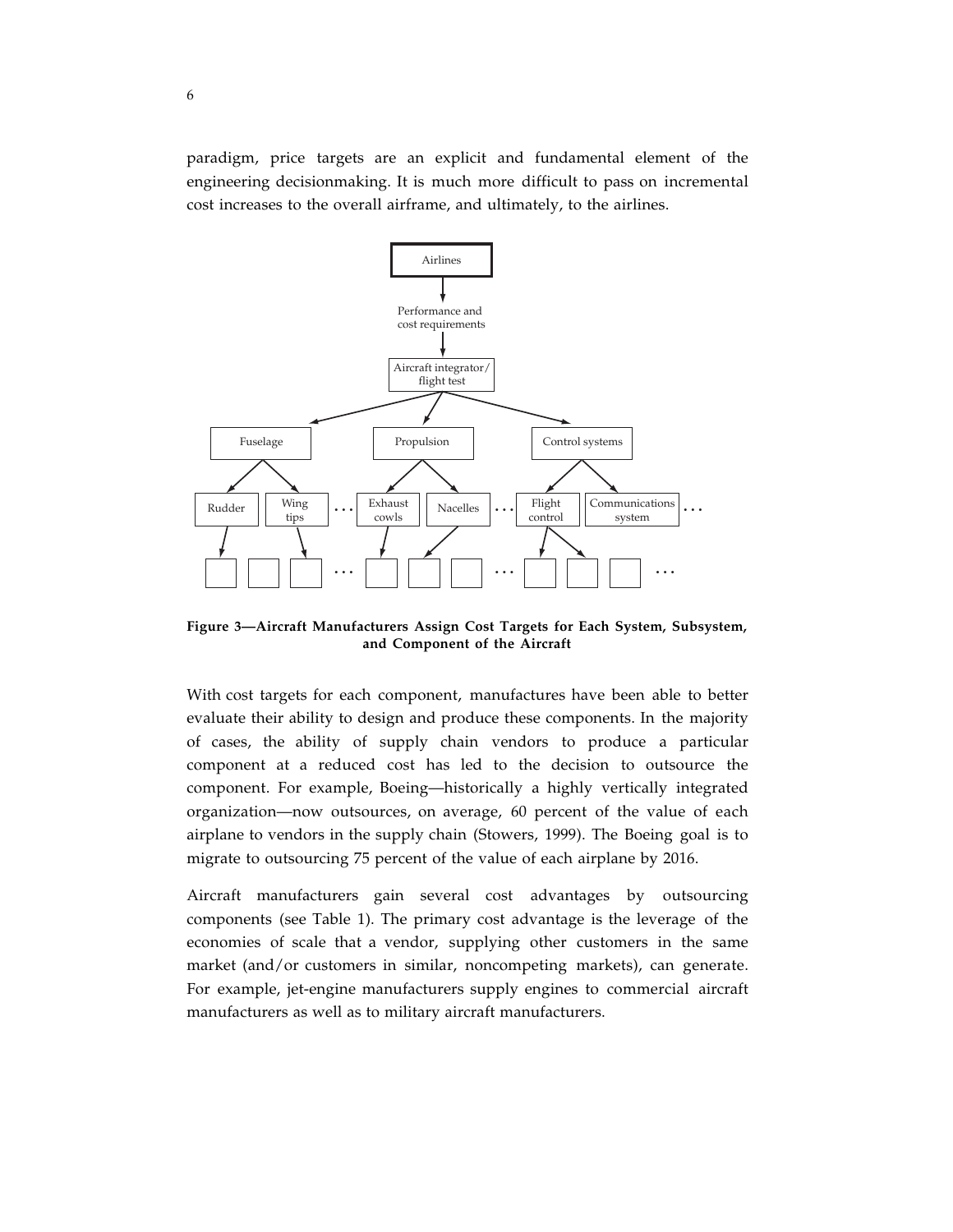| ٧<br>۰,<br>- -<br>×<br>۰, |  |
|---------------------------|--|
|---------------------------|--|

**Summary of Cost Benefits Accrued by Aircraft Integrators via Outsourcing**

| Advantages to Manufacturer                                                                | <b>Accrued Benefits</b>                       |
|-------------------------------------------------------------------------------------------|-----------------------------------------------|
| Supply chain economies-of-scale                                                           |                                               |
| Supply chain specialization and leveraging of<br>"world-class" processes and technologies | Reduced cost of component                     |
| Concentration of core competencies                                                        | Reduced cost of management and<br>production  |
| Reduced capital requirements                                                              | Reduced development costs and<br>shared risks |
| Outsourcing to potential aircraft customer<br>countries                                   | Global outreach/market access                 |

Outsourcing the design and manufacture of components to enterprises that are focused on a specific product or technology also creates economies of specialization. In this way, airframe integrators can leverage world-class technologies and processes of focused supply chain vendors into their final products. Building and maintaining this expertise in-house is expensive and a utilization of resources that may have very little in common with the sales, design, manufacture, and customer support for airplanes (Prahalad and Hamel, 1990).

Outsourcing components to supply chain vendors also improves the cash flow of aircraft manufacturers. By removing the costs of inventory and work in progress from their books, manufacturers improve their financial situation and can help maintain viable stock prices for generating necessary capital.

Another benefit of outsourcing is the opportunity to share the risk of development of new products and technologies. Instead of simply outsourcing the development of components, aircraft manufacturers have forged long-term relationships with suppliers that involve a share of the risk and the potential profit. For example, the B777 aircraft included substantial international outsourcing. The Japan Development Corporation (JADC), a consortium of three of the largest Japanese manufacturers, built 21 percent of the aircraft (sections of the fuselage, tail and wing, the fuel tanks, and the landing gear doors). Under a "program partnership," JADC provided funding for nonrecurring development—\$18.2 million from Japan's Ministry of International Trade and Industry and part of a \$1.1 billion loan from the Japanese Development Bank (NIST, 1998).

Outsourcing is also a critical element in the sale of aircraft, particularly to airlines with close ties to, or owned by, national governments. Boeing's foreign outsourcing is considered to be an integral part of its marketing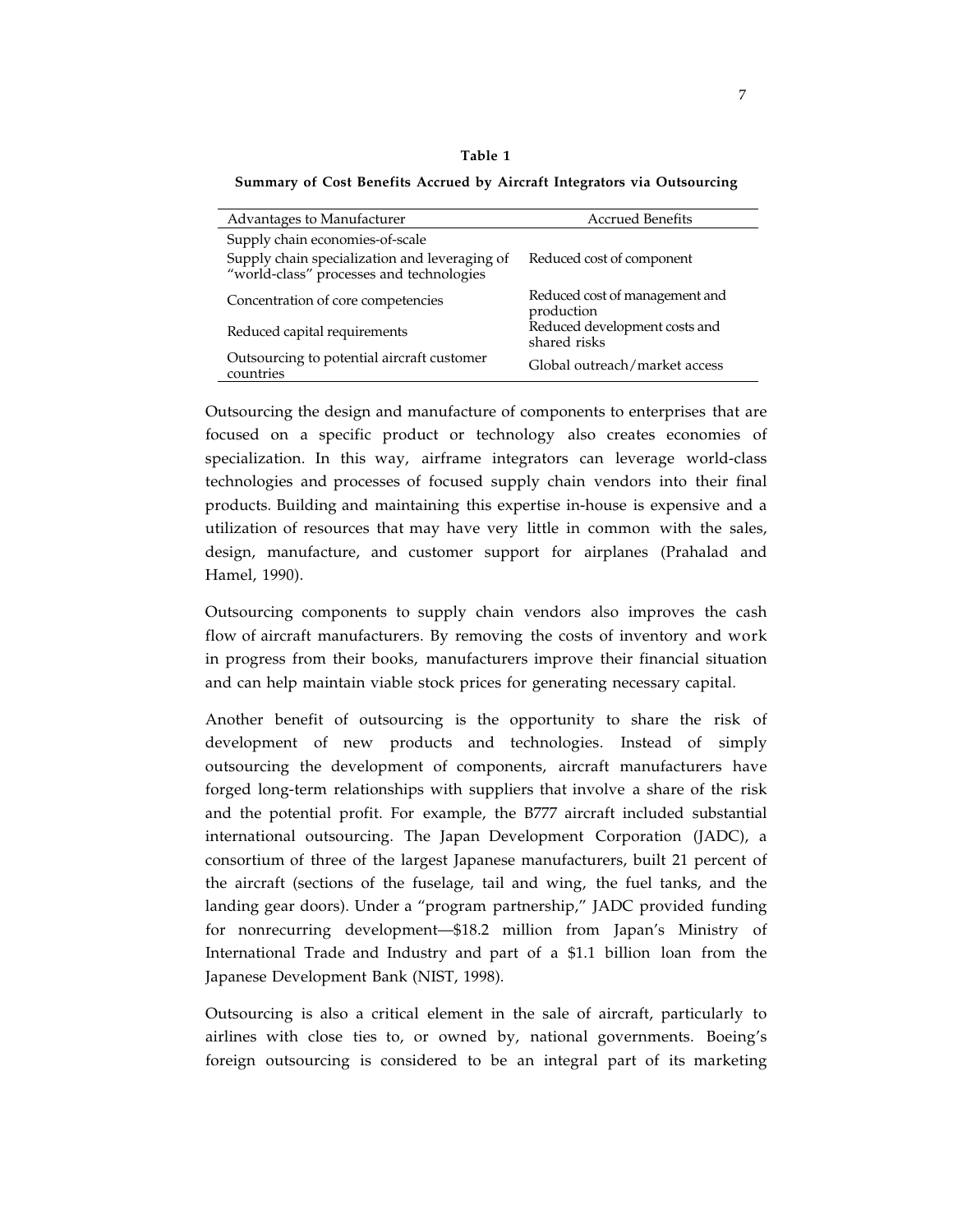strategy (Lynn, 1998). Countries that consistently purchase Boeing aircraft have historically also participated in the Boeing supply chain.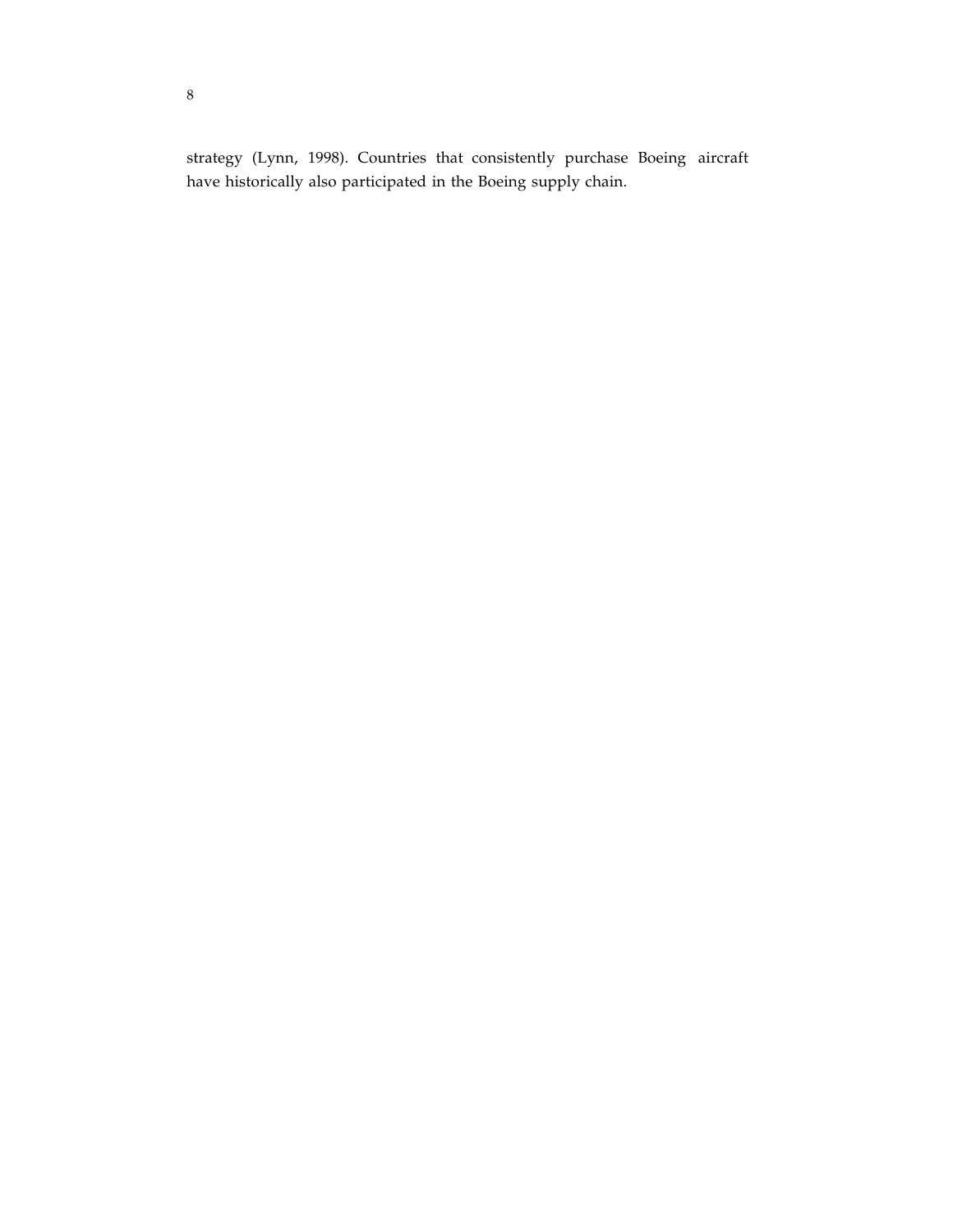# **2. Policy Research Issues that Need to Be Addressed**

Outsourcing of components in the commercial aircraft industry has delivered safe and reliable aircraft to the airlines at extremely competitive prices. However, the increased role of the supply chain has resulted in a reformulation of the vertical value chain (i.e., the sequence of steps for the conversion of raw materials to integrated systems). This calls for a change in the way federal R&D funds are allocated and the roles and responsibilities for performing R&D.

#### **Is Federal R&D Funding Supporting Supply Chain R&D?**

The long-term sustainability of U.S. aircraft and component manufacturers requires a large, capital-intensive infrastructure. Most of the truly big innovations in aviation, such as supersonic aircraft or high-bypass turbojet engines (or even jet engines themselves) were developed by R&D organizations with almost complete control of the vertical value chain. Furthermore, these kinds of R&D were financed in whole or part by the government. Because of the large-scale, generic nature of aeronautical facilities and the very long payback period, the federal government must continue to maintain the lead role in the provision and funding of the research and the infrastructure (Office of Science and Technology Policy, 2000).

Supply chain vendors receive direct funding and tax credits for R&D. Direct funding is received from government agencies such as NASA, the Federal Aviation Administration, and the Department of Defense. For example, the NASA aeronautics budget has funded R&D at roughly \$1,200 million (2000 constant year dollars) for the last decade. Supply chain vendors also directly benefit from innovations and technologies developed at government laboratories and universities that are funded by the National Science Foundation.

The allocation of government R&D funding, however, has not adapted to the increased role of vendors in the supply chain. Thirty percent of the NASA aeronautics budget funding industry research is allocated to supply chain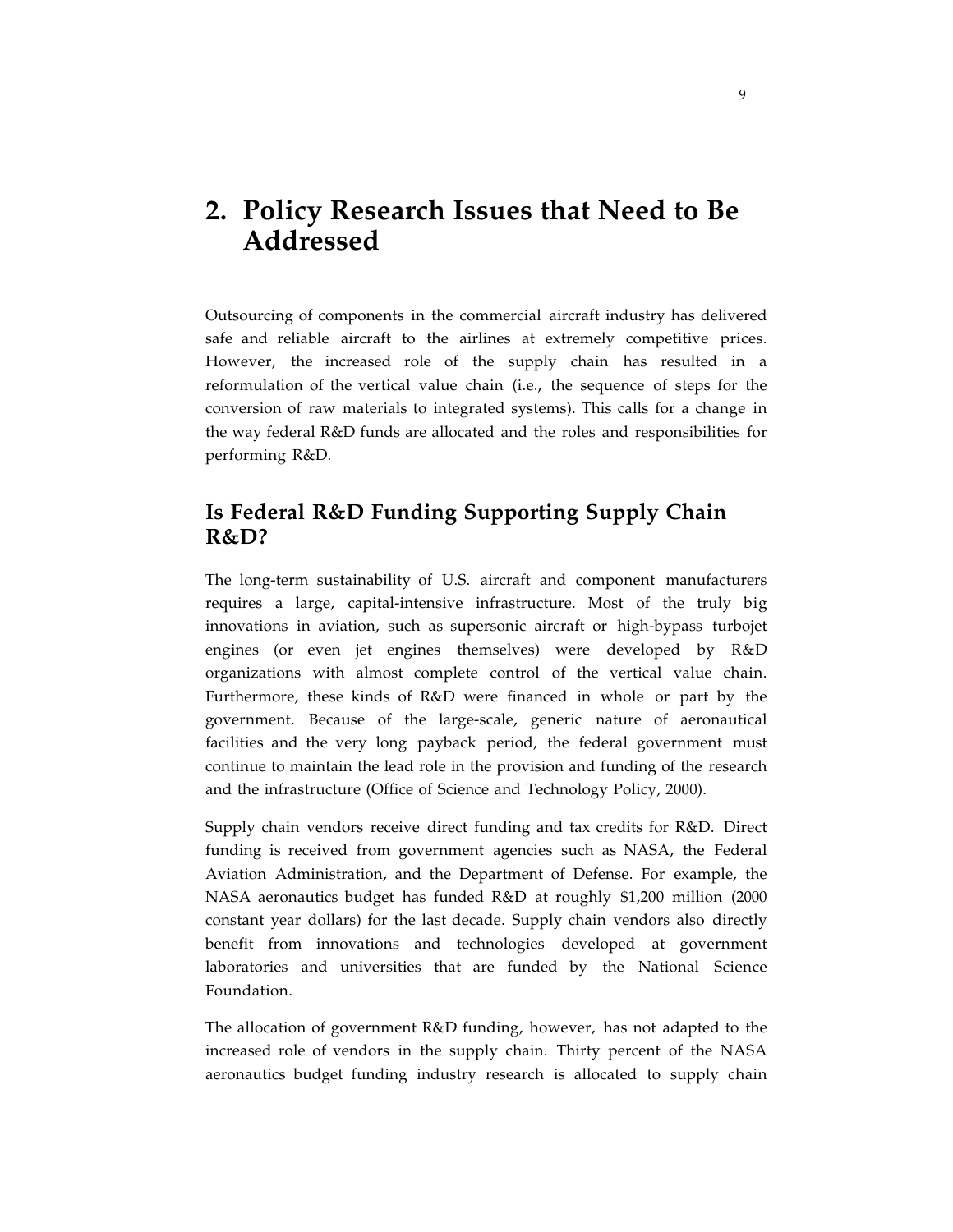vendors (see Figure 4), the remaining 70 percent remains with aircraft manufacturers. For example in FY 1999, commercial domestic aircraft manufacturers were allocated \$119 million in R&D funds by NASA. In contrast, in FY 1999, supply chain vendors were allocated \$47 million in R&D funding from NASA.



**Figure 4—Supply Chain Vendors Are Allocated 30 Percent of the NASA Aeronautics Budget**

It has long been an assumption that product innovations are only developed by manufacturers of the product. In a study of innovation in industry, von Hippel (1988) found that innovations in a product are generated by end users (e.g., airliners), manufacturers (e.g., aircraft manufacturers), and/or supply chain vendors (e.g., tire manufacturers). In some industries, innovative endusers develop innovative products and processes. In other fields, suppliers of related components and materials are the typical sources of innovation. In others, conventional wisdom holds, and the manufacturers are the typical innovators.

Von Hippel (1988) demonstrated that the origin of innovation is a function of the derived benefits to the organization, the organization's level of product know-how, and its ability to protect the innovation. End users of products have the most to gain from improvements in operational capability. When these users have the know-how to modify the product or use a product in a new way, they are most likely to innovate. By the nature of these innovations, end users are also in the best position to protect their innovation by using it as a trade secret and keeping it proprietary.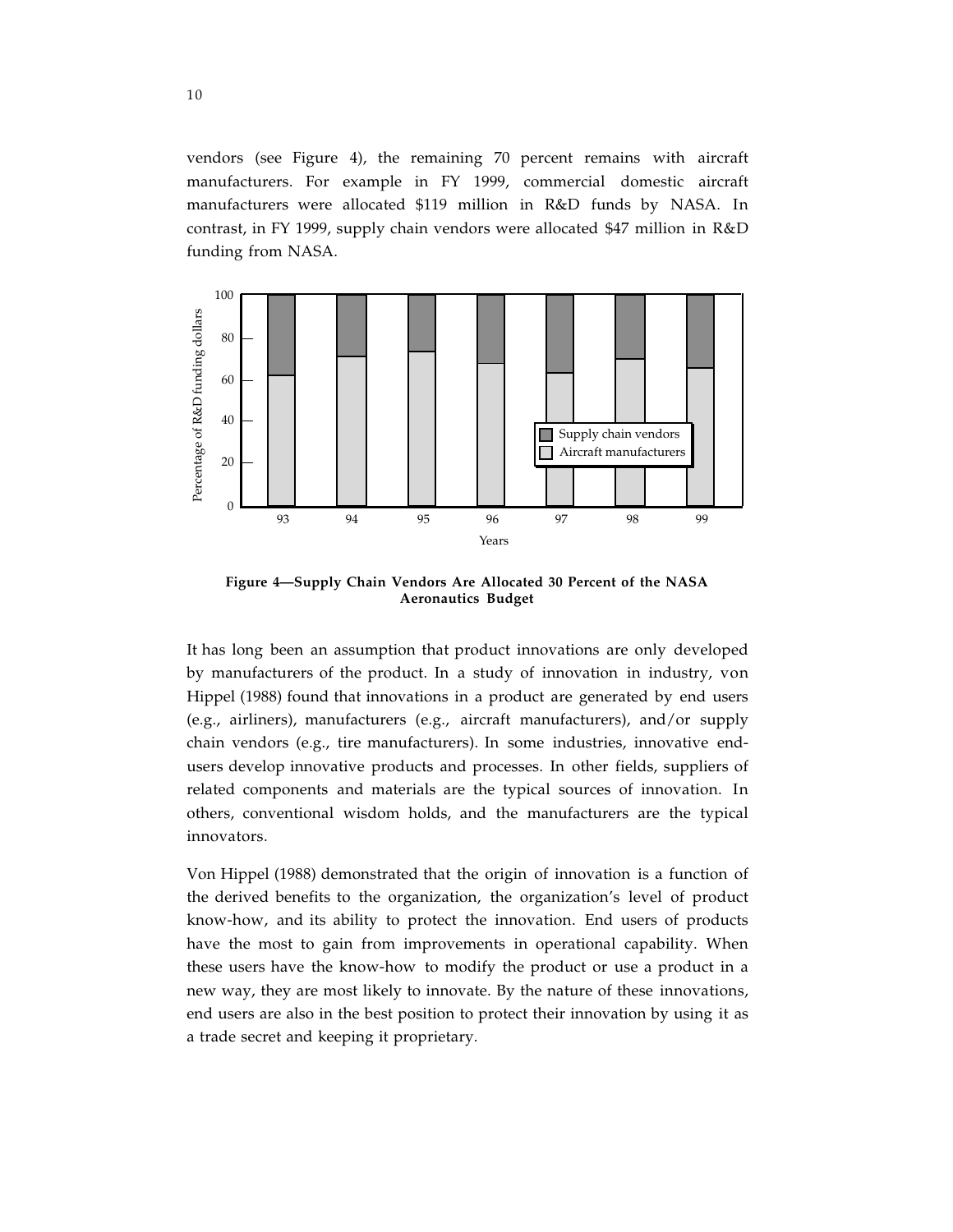Manufacturers, those that supply end users, gain improved sales and market share from innovations in operational capability derived from improvements in product features and improvements in the implementation technology. These innovations are the hardest to protect from imitation because, by definition, they are revealed to end users. Manufacturers are known to frequently ignore these innovations until there is broad demand across the marketplace or until competitive forces drive the change.

Supply chain vendors are also motivated to innovate in both operational capability and implementation technology to improve sales and reduce costs. Like those of manufacturers, their innovations are difficult to protect from imitation.

The ratio in allocation of funding between aircraft manufacturer and supply chain vendor is not a simple decision. Because of the importance of the flow of operational requirements from the aircraft manufacturer down the supply chain, it is imperative that the manufacturer remain funded and active in performing research (e.g., identification of operational requirements). At the same time, cost pressures passed down the supply chain necessitate assurance that the supply chain is funded and performing R&D to use existing technologies to fulfill new operational requirements as well as to develop new technologies.

Determining the optimum ratio of funding between aircraft manufacturer and supply chain vendor is an area for future work.

#### **Is the Supply Chain Adequately Represented in Federal R&D Decisionmaking?**

Several studies have made recommendations for the creation of new government agencies, interagency committees, or industry-government consortia, and other organizations to oversee and coordinate research in industry (NRC, 1992, 1994, 1996, 1997; NSRC, 1995; Sarsfield, 1998). These proposals have all called for greater interaction between government, industry, and academia. None of these studies explicitly recommend the inclusion of supply chain vendors.

Several government agencies, however, have already addressed this issue by including supply chain vendors on executive steering committees and in industry advisory groups. Analysis of the composition of ten randomly selected NASA aeronautics steering committees found that supply chain representation was, on average, 50 percent of the industry representation on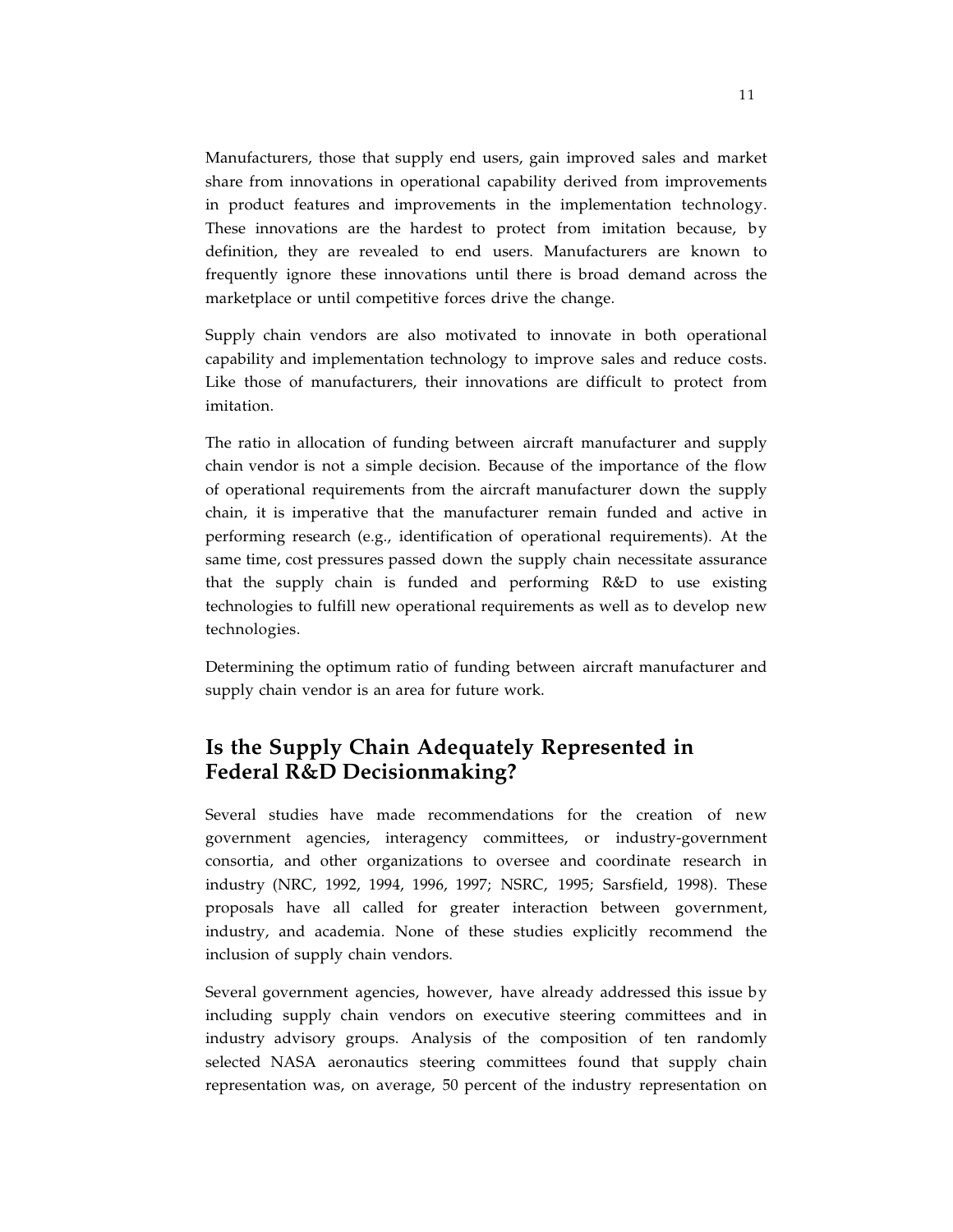these committees. This percentage is deceptively high because it reflects the duplication of representation by each of the supply chain manufacturers for a given component. For example, program steering committees with an avionics element will have representatives from all three of the U.S. major avionics manufacturers.

Determining the role and most efficient means of supply chain representation in federal R&D decisionmaking is an area for further research.

#### **What Role Could Technology Roadmaps for Components Developed by the Supply Chain Have in Coordinating R&D?**

To maintain a full spectrum of design, technical, and manufacturing activities, it is imperative for all parties in the U.S. aircraft industry to work together. In policy terms this implies the need for a mechanism to build consensus and implement an ongoing strategy, as well as to remove unnecessary obstacles to cooperation that exist in the United States. Several industries have developed visions and technology roadmaps that have served to focus resources in the supply chain in meaningful ways, eliminate gaps in R&D in the supply chain, and create synergies among vendors (Semiconductor Industry Association, 1994; Kostoff and Schaller, 2000; Groenveld, 1997).

#### **Has the Full Potential of Information Technology Been Used to Facilitate Communication in Supply Chain R&D?**

Several industries have demonstrated improvements in overall productivity through communication and information sharing using modern information technology (IT) and the web (Hassell, Bernstein, and Bower, 2000; Neu, Anderson, and Bikson, 1999). This technology has the potential to improve communication and collaboration among vendors throughout the commercial aircraft industry supply chain.

The airline community has already established several examples of information sharing. The Global Aviation Information Network (GAIN) is a Federal Aviation Administration (FAA) program that collects and disseminates safety-related information (www.gainweb.org). NASA also funds a similar type of safety program, the Aviation Safety Reporting System (ASRS), which collects anonymous pilot incident reports on the web (http://asrs.arc.nasa. gov/). Trends and statistics are made available to airlines and researchers.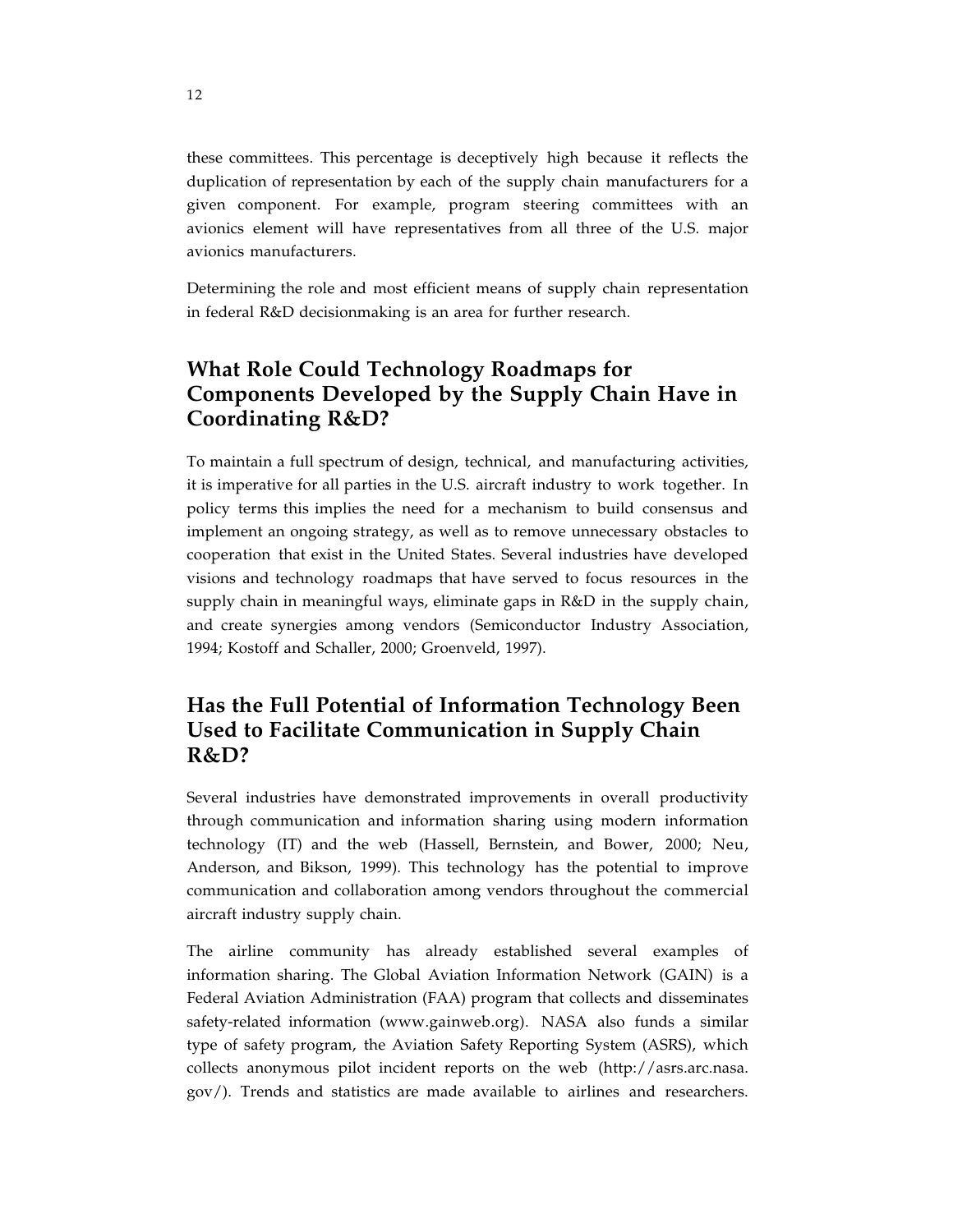Supply chain vendors could also access and utilize this information to improve their products and services.

Segments of the supply chain have also been collecting and utilizing data to improve the performance of their products. Engine manufacturers routinely record engine performance data, which are used to monitor engine performance and schedule maintenance, develop warrantee programs, and improve the reliability of engines under development. Vendors in these supply chain branches may be able to better understand the consequences of their design decisions with access to noncompetitive, nonproprietary industry data.

Another area that begs for the utilization of information technology for transmission and status of documentation is in the certification of aircraft components by regulatory authorities. A study of FAA rule-making processes found that a rule takes, on average, four years to pass through the system. A significant portion of that time is spent in queues at bottlenecks.<sup>2</sup>

The priority of cost containment can be met only if the airframe manufacturer allows suppliers to choose how to design, manufacture, and service their own particular system, subsystem, or component. Instead of detailed technical specifications, airframe manufacturers are obliged to define products in terms of generic performance requirements, form-fit-and-function specifications, and the FAA safety standards required for new aircraft certification. This approach gives suppliers sufficient flexibility to respond to unexpected cost increases as well as to introduce new and more cost-effective technologies. The transmission of these specifications throughout the supply chain also requires the development of specification standards and transmission protocols for electronic data exchange. Several consortia are already working on these issues, e.g., the AIA Supplier Management Council.

The following are questions for further research: Is there sufficient coordination and communication throughout the tiers of the supply chain to maximize the efficiency of the supply chain without losing R&D capability? What is the role of IT in communicating requirements throughout the supply chain and in coordinating R&D? What type of system would be required and what are the potential benefits and costs?

 $\overline{\phantom{a}}$  , where the contract of the contract of the contract of the contract of the contract of the contract of the contract of the contract of the contract of the contract of the contract of the contract of the contr

<sup>2</sup>Information from RAND colleague John Friel.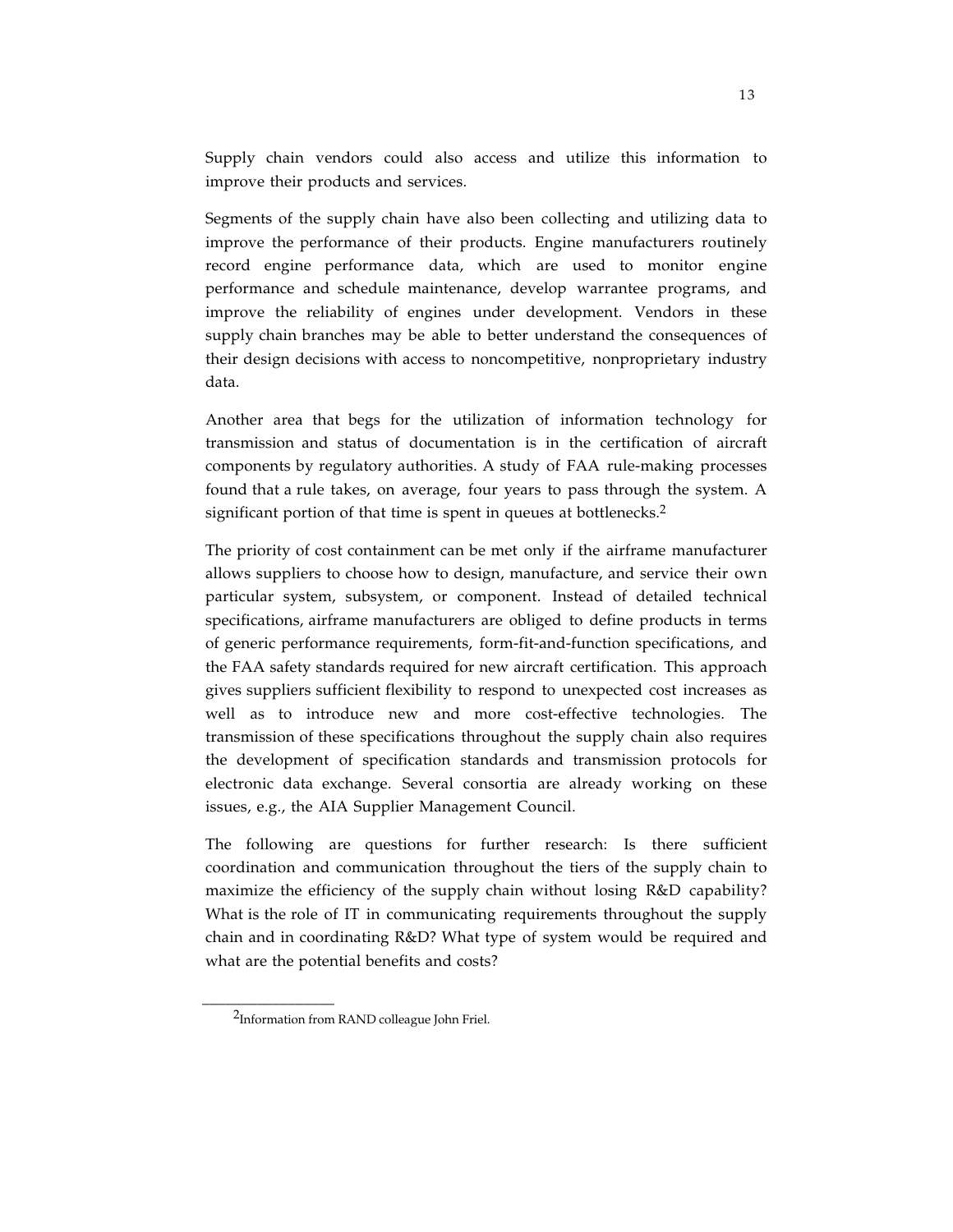#### **Have Supply Chain Vendors Adapted to Increased R&D Responsibility?**

The shift in technical responsibility to supply chain vendors has been accompanied by a parallel shift in financial responsibility. Suppliers now pay an increasing share of the R&D and certification costs for new aircraft. This cost pressure has affected R&D activity in the supply chain.

The increased role of the supply chain has resulted in a slight change in the internal R&D (IR&D) budgets of supply chain vendors. For example, the average IR&D budget for the top six Fortune 500 supply chain vendors (engine, avionics, and airframe components) increased from 3.5 percent of revenue in 1994 to 4.4 percent of revenue in 1999 (see Figure 5). Despite this increase of 25 percent, the value remains well below the average IR&D expenditures in the aerospace industry of 7 percent (AIA, 2000).



SOURCES: U.S. Security and Exchange Commission reports, www.sec.gov.

**Figure 5—Trends in IR&D for Six Fortune 500 Aircraft Component Vendors**

#### **Does R&D Planning Take into Account Future Structures of the Supply Chain?**

The supply chain itself has undergone dramatic changes in the last decade, also affecting R&D. The increased financial commitment of supply chain vendors has required vendors to either "bulk up" through mergers or alliances, or to "niche." The bulk-up strategy has been widely adopted,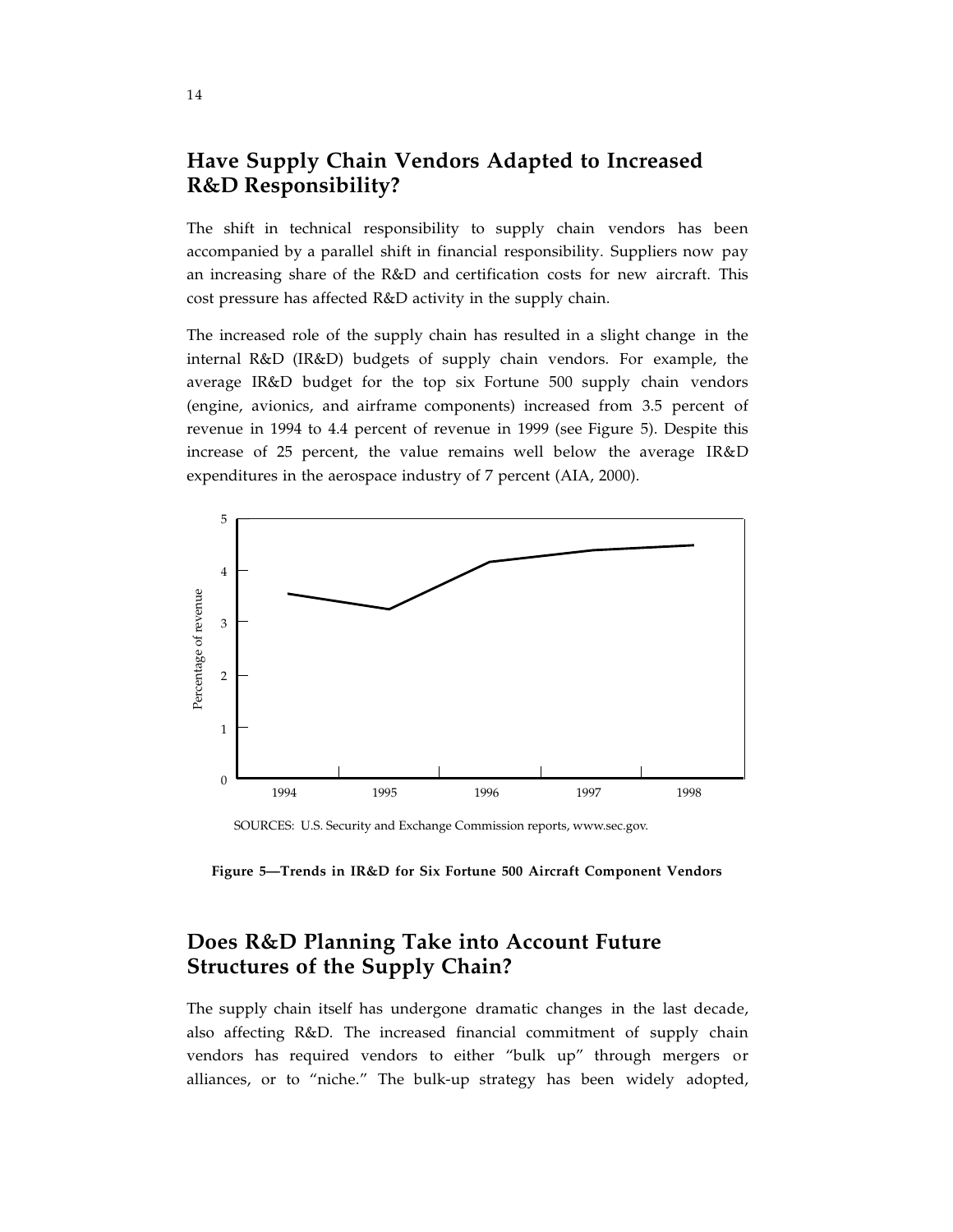resulting in a profusion of business partnerships of every sort, from simple risk-sharing arrangements, to full joint ventures, to outright mergers. This has resulted in an extensive consolidation of the U.S. commercial aircraft industry supply chain (Velocci, 1999e; Scott, 2001). For example, aircraft manufacturers anticipate that the number of suppliers for a given aircraft will decrease from more than 3,000 to approximately 500 (Velocci, 1999f).

This consolidation of supply chain vendors has decreased costs. From the perspective of aircraft manufacturers, the mergers reduced the number of suppliers, eliminating the costs of managing and executing contracts. The mergers also reduced the cost of the components by providing products already integrated by suppliers and by eliminating duplication of general administrative costs previously included in the cost of each individual component. Eliminating duplicate equipment and processes and utilizing shared parts inventories have also been cited as sources of cost reduction. An example of this type of consolidation is Crane Aerospace (see www.craneaerospace.com). This organization is composed of four former separate companies: Interpoint (power conversion microelectronics), Eldec (proximity sensors and power management), Lear Romec (fuel, coolant, and lubrication pumps), and Hydro-Aire (brake control systems and fuel pumps).

Supply chain vendor consolidation has had a positive effect on R&D. The consolidation of smaller organizations that do not have R&D laboratories, has created sufficient critical mass to fund internal R&D in the new larger organizations (see www.craneaerospace.com). Likewise, several larger organizations that have established R&D laboratories have acquired smaller organizations and included their products and technologies as part of the R&D portfolio.

As described above, federal R&D spending has had limited effects on R&D in the supply chain. However, there appears to be significant potential in coordinating R&D and communicating requirements throughout the supply chain.

To mitigate the effects of industry consolidation and long industry cycles and to compensate for development cost sharing and reduced profit margins, supply chain vendors have had to leverage their knowledge and technologies to seek other sources of revenue. One of the most successful strategies adopted by vendors is to enter in "cradle-to-grave" relationships directly with manufacturers and airlines by offering after-sales support. Maintenance and repair operations generally provide high profit margins. In some cases, suppliers have packaged their products and after-sales support with a fixed fee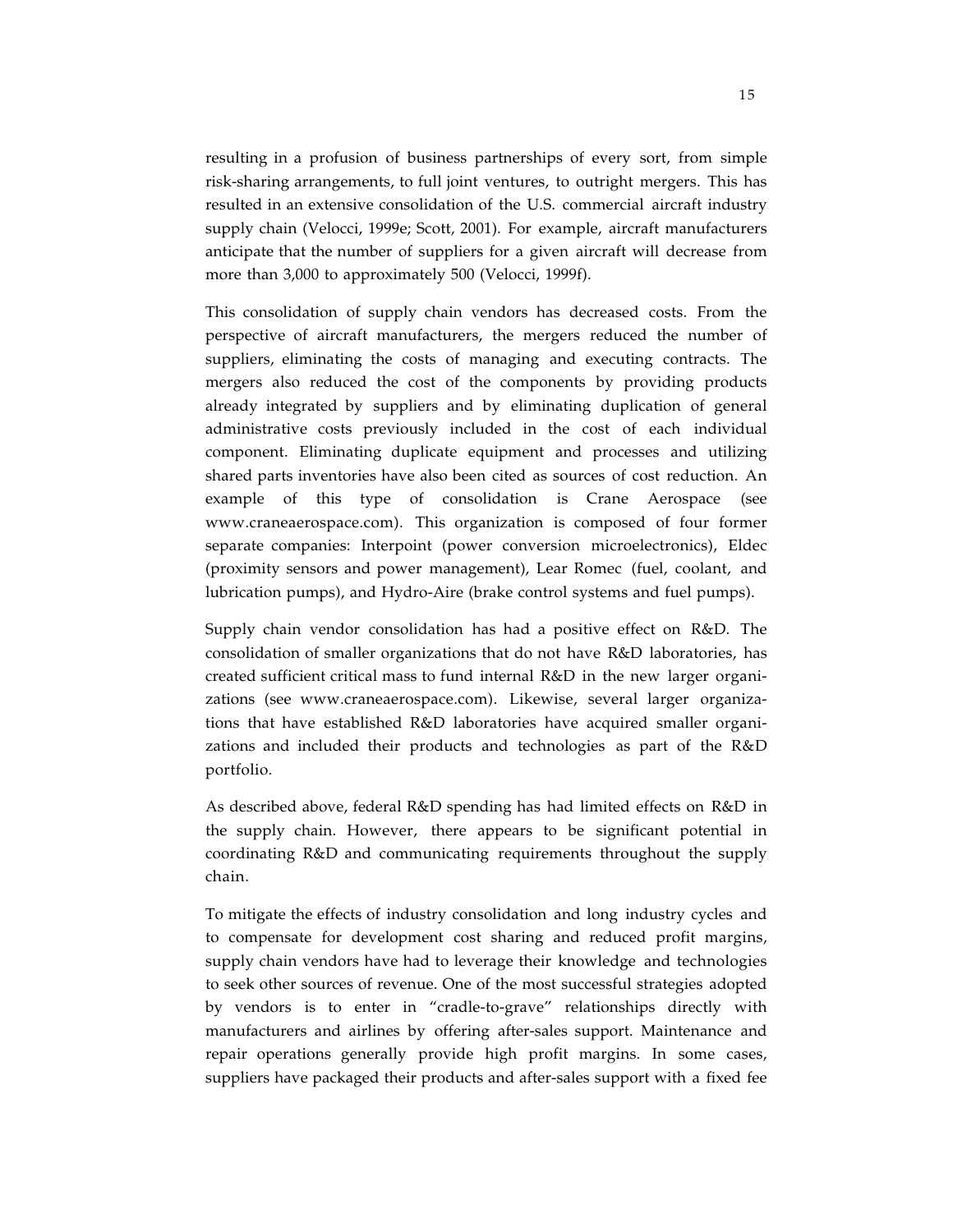based on the number of hours flown. For example, engine manufacturers offer "power-by-the-hour" and "fly-by-the-hour" contracts for engines and other systems (Schneider, 1998).

This shift from product to service as a source of revenue has had a positive effect on R&D. Fixed-price contracts and after-sales service have provided the incentive for suppliers to improve the reliability and designs to reduce lifecycle costs and cost of warrantees. This trend, however, was not forecast by federal R&D funding agencies and has not been supported in a broad manner by basic research.

The future structure of the supply chain is an important element in the decisionmaking process of federal agencies sponsoring aeronautics R&D. Trends in the supply chain and their effects on R&D should be studied further.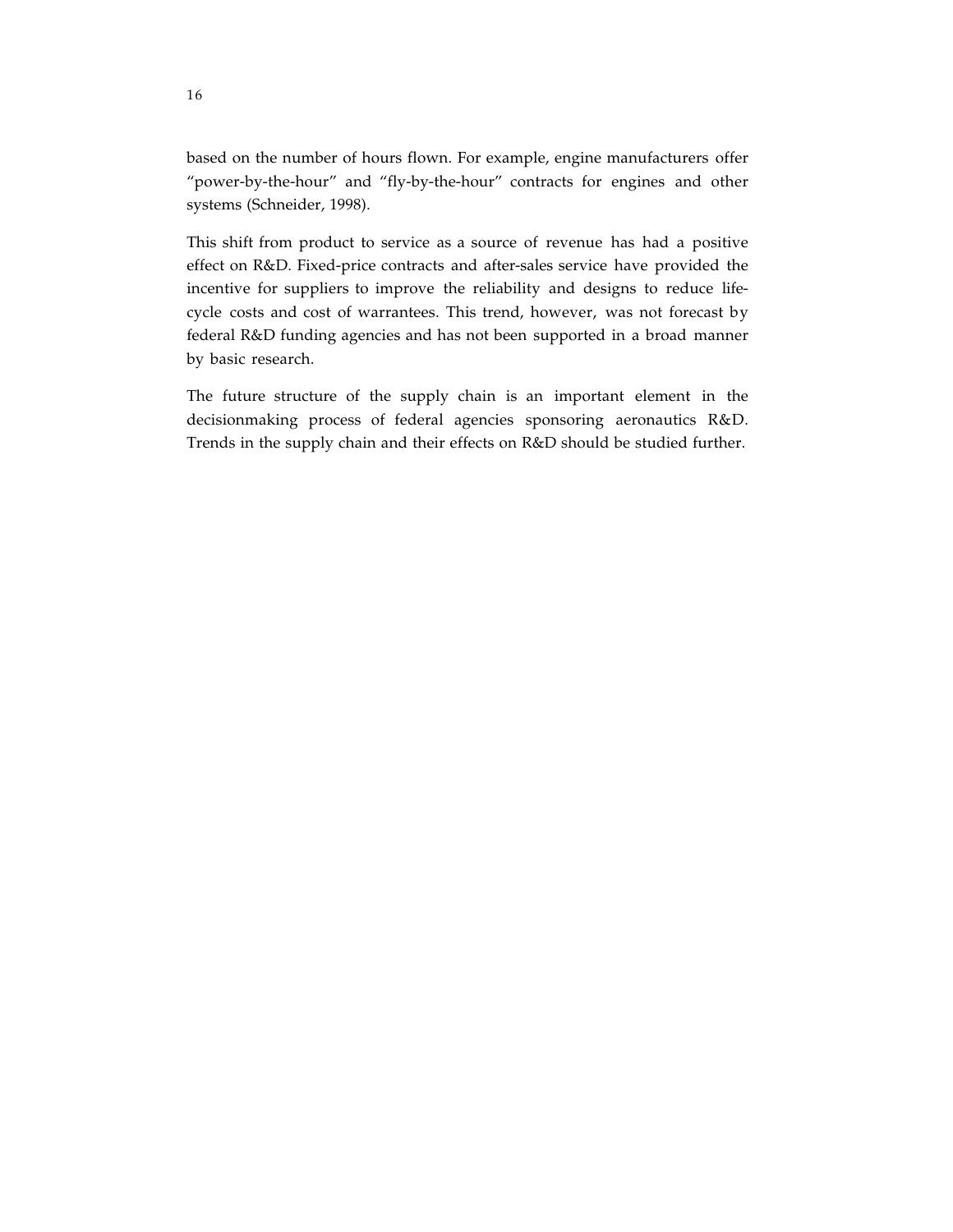## **3. Conclusions**

The importance of the aircraft industry to the U.S. economy and to national security demands an active role by the government to ensure the vitality of R&D in the industry. Federally funded, high-risk, capital-intensive R&D is critical to ensure the flow of innovation that provides the basis for sustainable competitive advantage for U.S. vendors. The modern industry structure of aeronautics places a significant element of the vitality of the R&D enterprise with supply chain vendors.

This issue paper has raised several questions about how the supply chain has affected the manufacture of commercial aircraft:

- Are R&D funds allocated to the supply chain proportional to the volume of R&D now performed by the vendors?
- Are supply chain vendors sufficiently integrated into the federal R&D decisionmaking and planning process?
- Is there sufficient coordination and communication throughout the tiers of the supply chain to maximize the efficiency of the supply chain without losing R&D capability? Do the mechanisms for communication and coordination (e.g., technology roadmaps, information technology, and proprietary data mechanisms) exist to ensure the vitality of R&D in the fragmented vertical value chain?
- Is R&D planning taking into account the likely structure of the supply chain in the future?

Failure to adjust the R&D system to reflect the role of the aircraft supply chain can potentially affect the competitive position of the U.S. aeronautics industry. It could also result in the failure to develop new technologies for the next generation of aircraft. In addition, the consequences of inaction will not be limited to the aircraft industry, having possible consequences for other industries and national security.

Most actions necessary to maintain U.S. leadership in the aircraft industry are the responsibility of the U.S. aircraft industry itself, including aircraft manufacturers and supply chain vendors. However, the U.S. government also needs to create a favorable environment for these actions and to play a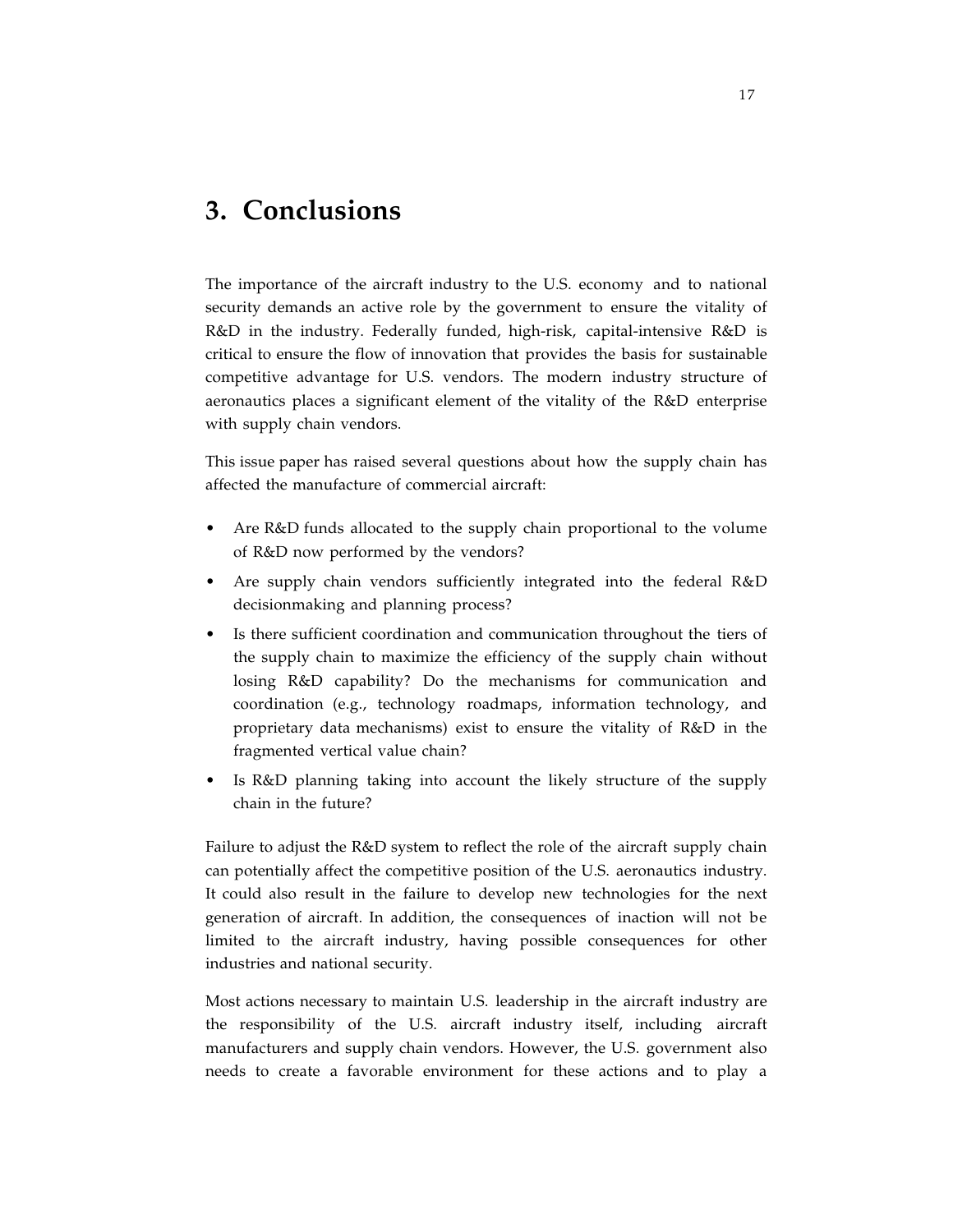specific role in creating incentives and/or making selective, limited investments, especially for R&D.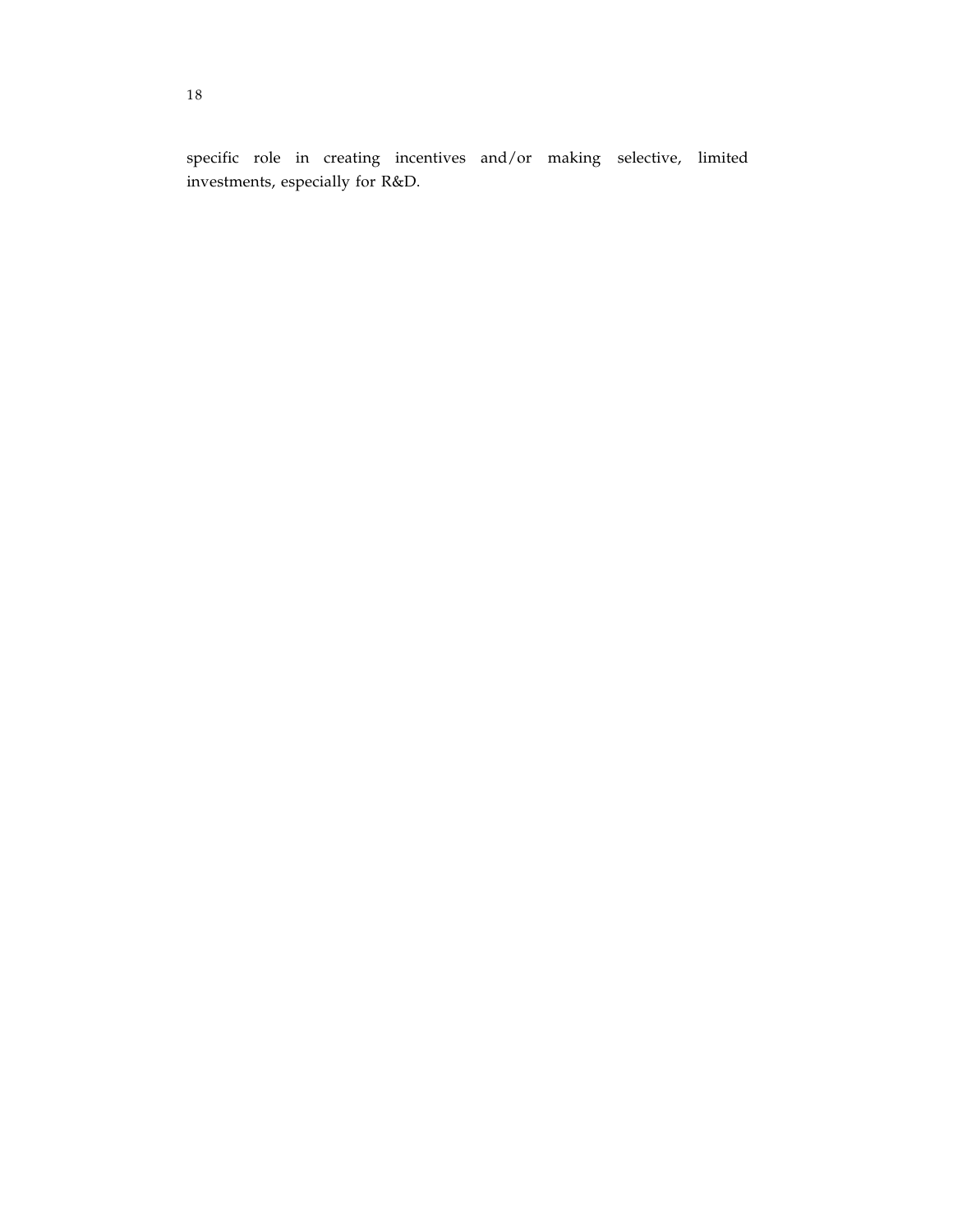# **Bibliography**

- AIA (2000) *Aerospace Facts and Figure 2000/2001,* Aerospace Industries Association of America, Inc., Washington, D.C.
- Anderson, L. (1999) *Impact of Aviation on the Economy,* presentation by Lynn Anderson, NASA Glenn Research Center, to NRC Committee on Strategic Assessment of U.S. Aeronautics, June.
- Groenveld, P. (1997) "Roadmapping Integrates Business and Technology," *Research Technology Management,* Vol. 40, No. 5., pp. 48–55.
- Hassell, S., M. Bernstein, and A. Bower (2000) *The Role of Information Technology in Housing Design and Construction,* RAND, CF-156-OSTP, Santa Monica, Calif.
- Heppenheimer, T. A. (1995) *Turbulent Skies,* John Wiley and Sons, New York.
- Industrial Research Institute (2001) *R&D Trends Forecast for 2001,* Washington, D.C.
- Kaplan, D. (1995) "The Pursuit of Competition: A Review of U.S. Public Policy in the Airline Industry," *Handbook of Airline Economics*, The McGraw Hill Companies, New York, p. 151.
- Kostoff, R., and R. Schaller (2000) "Science and Technology Roadmaps," *IEEE Transaction on Engineering Management,* May, Vol. 48, No. 2, pp. 132–143.
- Levine, A. (1963) *United States Aeronautical Research Policy 1915–1958: A Study of Major Policy Decisions of the National Advisory Committee for Aeronautics,* Ph.D. dissertation, Columbia University, New York.
- Lorell, M., and H. Levaux (1998) *The Cutting Edge: A Half Century of U.S. Fighter Aircraft R&D,* RAND, MR-939-AF, Santa Monica, CA.
- Lorell, M., J. Lowell, M. Kennedy, and H. Levaux (2000) *Cheaper, Faster, Better? Commercial Approaches to Weapons Acquisition,* RAND, MR-1147-AE, Santa Monica, CA.
- Lynn, M. (1998) *Birds of Prey*: *A Battle for the Skies,* Four Walls Eight Windows, New York.
- National Research Council (NRC) (1997) *Maintaining U.S. Leadership in Aeronautics: Scenario-Based Strategic Planning for NASA's Aeronautics Enterprise,* Steering Committee for a Workshop to Develop Long-Term Global Aeronautics Scenarios, Aeronautics and Space Engineering Board, Commission on Engineering and Technical Systems, National Academy Press, Washington, D.C.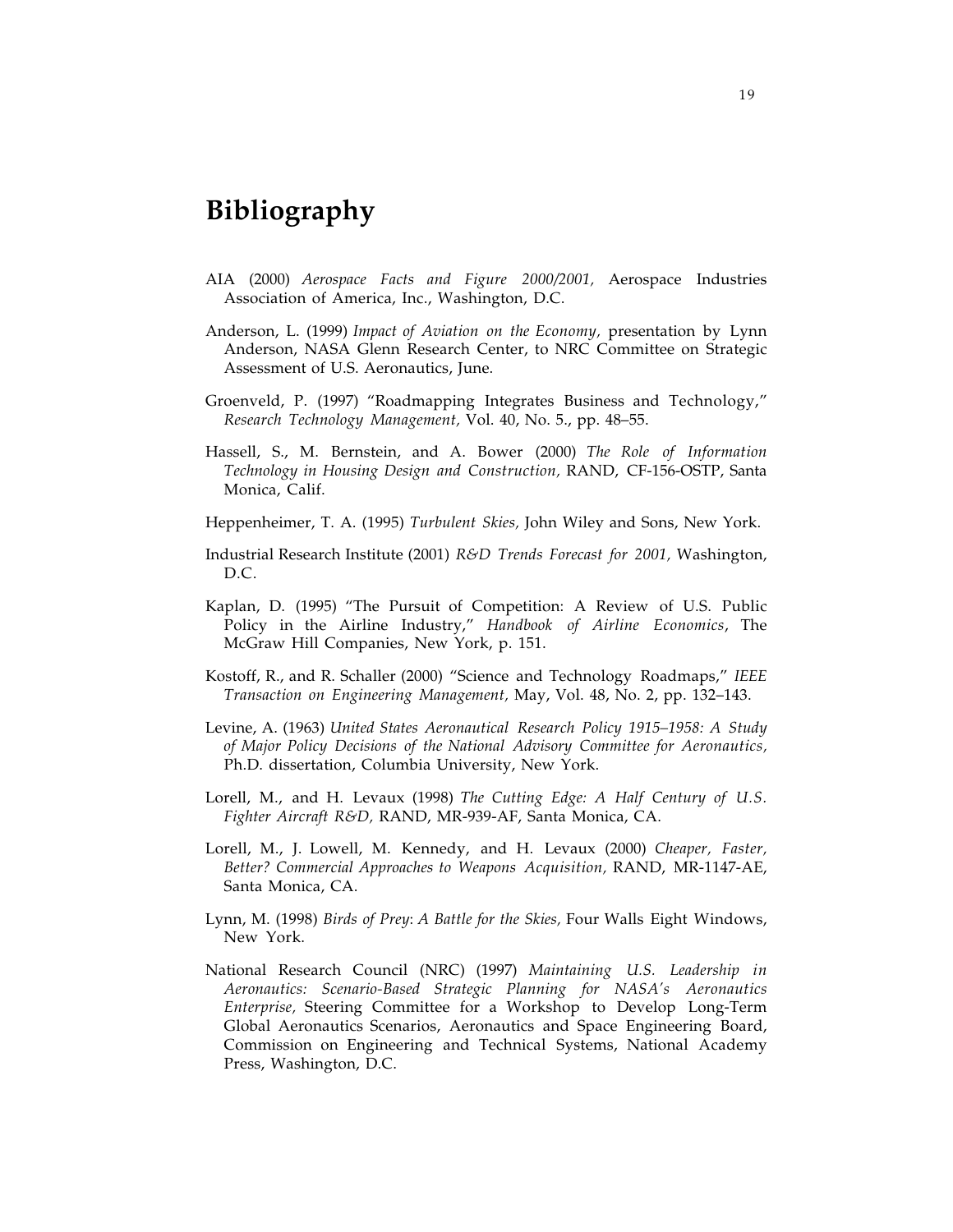- National Research Council (NRC) (1996) *Recent Trends in U.S. Aeronautics Research and Technology,* Committee on Strategic Assessment of U.S. Aeronautics, Aeronautics and Space Engineering Board, Commission on Engineering and Technical Systems, National Academy Press, Washington, D.C.
- National Research Council (NRC) (1994) *High-Stakes Aviation: U.S.-Japan Technology Linkages in Transport Aircraft,* National Research Council, National Academy Press, Washington, D.C.
- National Research Council (NRC) (1992) *Aeronautical Technologies for the 21st Century,* Aeronautics and Space Engineering Board, National Academy Press, Washington, D.C.
- National Science and Research Council (NSRC) (1995) *Goals for a National Partnership in Aeronautics Research and Technology,* Office of Science and Technology Policy, Washington, D.C.
- National Science & Technology Council (NSTC) (1999) *National Research & Development Plan for Aviation Safety, Security, Efficiency, and Environmental Compatibility,* Committee on Technology, Subcommittee on Transportation Research & Development, Washington, D.C.
- Neu, C. R., R. H. Anderson, T. K. Bikson (1999) *Sending Your Government a Message: E-mail Communication Between Citizens and Government,* RAND, MR-1095-MF, Santa Monica, CA.
- Newhouse, J. (1988) *The Sporty Game,* Alfred A. Knopf, New York.
- NIST (1998) *Endless Frontier, Limited Resources: U.S. R&D Policy for Competitiveness—Sector Study: Aircraft,* Gaithesburg, MD.
- Office of Science and Technology Policy (2000) *Goals for a Partnership in Aeronautics Research and Technology,* The White House, Washington, D.C.
- Phillips, Almarin (1971) *Technology & Market Structure: A Study of the Aircraft Industry,* DC Heath, Lexington, MA.
- Phillips, Edward H. (2000) "Uninhibited Data Sharing Called Key to Improving Airline Safety," *Aviation Week & Space Technology,* October 23, McGraw Hill, New York, pp. 85–87.
- Prahalad, C., and G. Hamel (1990) "The Core Competence of the Corporation," *Harvard Business Review*, Vol. 73, May–June, pp. 79–91.
- Sarsfield, L. (1998) *Aviation in the Next Millennium—A National R&D Plan for Improving Air Transportation Safety & Security in the 21st Century,* White House Commission on Aviation Safety & Security Task Force on Research & Development Implementation, Washington, D.C., October 1 (Rev. 2B).
- Schneider, J. (1998) *What Are the Primes up to? Prospects for Aviation Industry Suppliers,* JSA Partners, presentation to Speednews Aviation Industry Suppliers Conference, March 15.